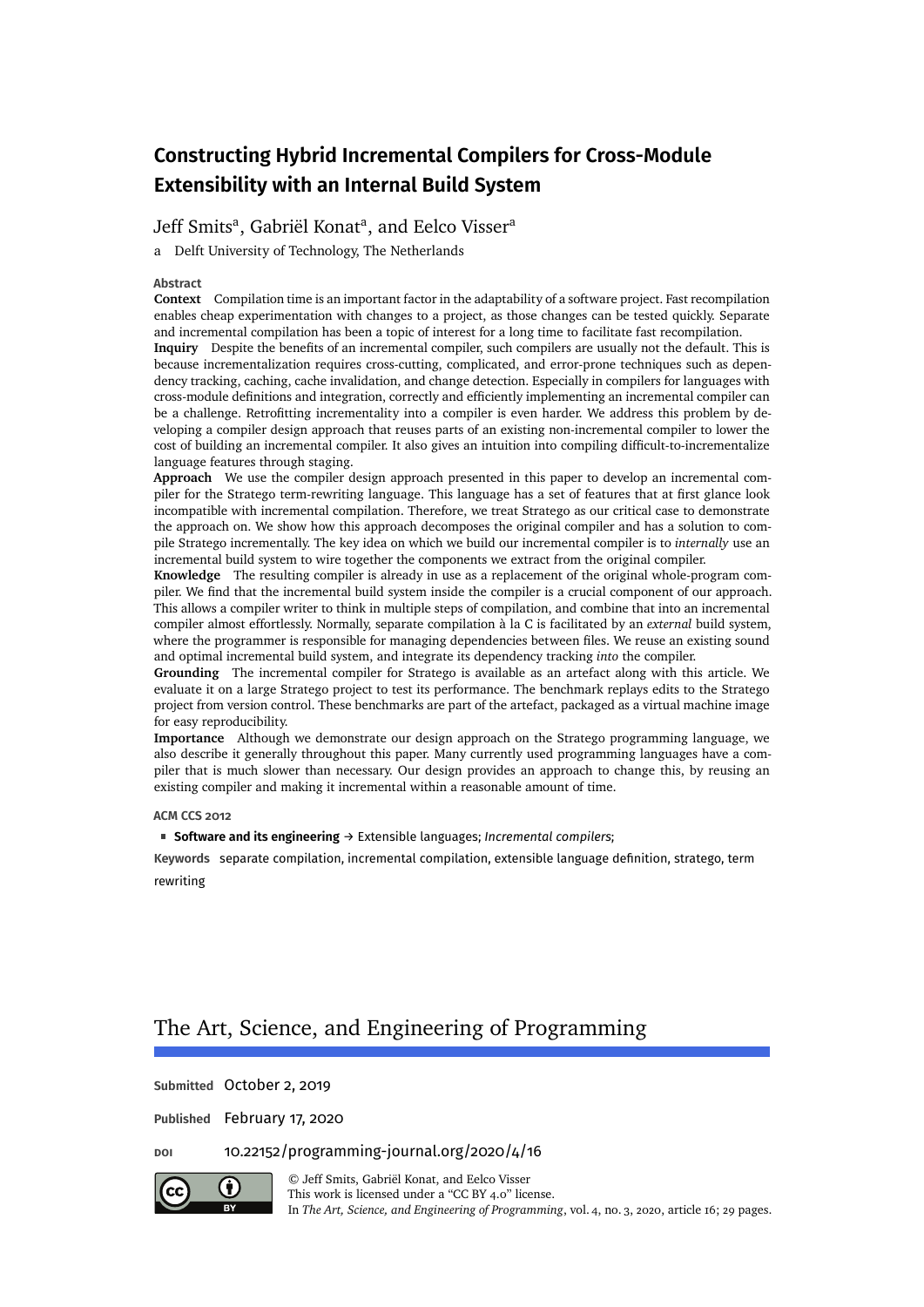#### **1 Introduction**

Compilation time of a software project is an important factor in how easily the project can be changed. When the compilation time is low, it is cheap to experiment with changes to the project, which can be tested immediately after recompilation. Therefore, fast recompilation has been a topic of interest for a long time [\[1,](#page-23-0) p. 384].

Already in the early times of FORTRAN (as of FORTRAN II [\[1,](#page-23-0) p. 384]), *independent compilation* of modules was used to speed up recompilation. This allowed a change in one module to require only the recompilation of that module and linking against the previously compiled other modules of the program. Skipping the compilation of all modules except the changed one was a significant improvement over compiling everything again. This did come at the cost of possible link-time issues. To be able to link the program together, the modules needed to be up-to-date with the data layout defined in COMMON. This was done manually and only checked by the programmer.

Mesa introduced *separate compilation*, which solved this issue by moving the static checks of cross-module dependencies to compile-time [\[7\]](#page-24-0). When a Mesa module is compiled, the result includes a symbol file that can be used during the compilation of other modules that depend on that module. Other languages such as ML and C use interface files that are written by the programmer. Separate compilation brought back type correctness for statically typed programs, while preserving fast recompilation from *independent compilation*.

To further speed up recompilation, we can save intermediate results during compilation. If parts of the program do not change, then the intermediate results of those parts can be reused. The term *separate compilation* applies to compilation where intermediate results are saved per file [\[7\]](#page-24-0). For sub-file level tracking of changes and intermediate results, the term *incremental compilation* is used [\[17,](#page-25-0) [18\]](#page-25-1).

Incremental compilation has clear benefits for recompilation speed. However, to make a compiler incremental, we must split the compilation process into separate (ideally independent) parts, track dependencies between these parts, cache previous results, perform cache invalidation, persist caches to disk, detect changes, and propagate them. Unfortunately, this is far from trivial, as these techniques are complicated and error-prone, and cross-cut the concerns of the compiler. Especially in a compiler for a language requiring cross-module linking and integration, correctly and efficiently implementing an incremental compiler can be challenging.

In this paper, we present an approach to the design of incremental compilers that separates the language-specific aspects of a compilation schema from the languageindependent aspects of tracking the impact of a change on the output of compilation. Our compilation method is a hybrid of separate and incremental compilation. It is separate compilation in the sense that we process a changed file in its entirety. However, instead of producing a single intermediate representation for a file, we split the intermediate representation into smaller units (e.g. top-level definitions) and separate summaries for static analysis. By splitting up the file early, we can then proceed to process each unit separately. Changing one of the units within a file will only require the reading and splitting up of that file, after which further processing can proceed incrementally. We use PIE  $[I4, I5]$  – an efficient, precise, and expressive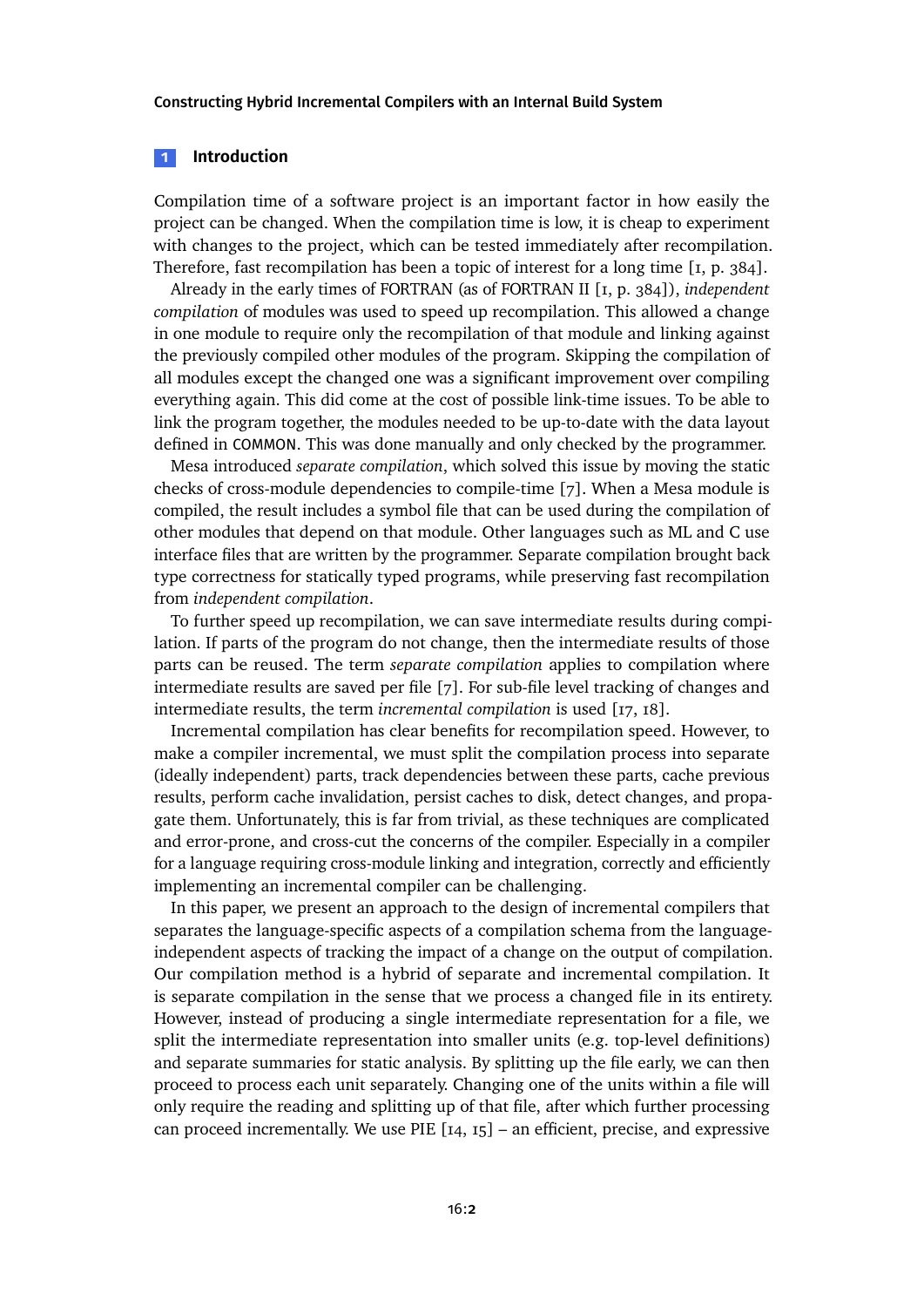incremental build system – to tie together the components of the compiler in order to efficiently propagate changes through the compiler pipeline. We have developed this approach to incrementalize the compiler of Stratego [\[2,](#page-23-1) [3\]](#page-24-1), a term rewriting language with open extensibility features. Our approach allows us to reuse almost all of the existing compiler while gaining great improvements in recompilation speed. We evaluate the incremental Stratego compiler with a benchmark on the version control history of a large Stratego project.

In summary, the paper provides the following contributions:

- We present a general design approach for constructing a hybrid separate/incremental compiler from compiler components and a build system.
- We present an application of the approach in the design and implementation of a hybrid separate/incremental compiler for the Stratego transformation language, for which previously only a whole program compiler was available.
- We evaluate the performance of the Stratego incremental compiler applied to a version history of the WebDSL code base. While the from-scratch time of the incremental compiler is longer than the original compiler, the recompilation time of the incremental compiler is less than 10 % of the from-scratch time in most cases.

**Outline** We proceed as follows. In the next section we discuss the open extensibility features of the Stratego languages, their application to modular language definition, and indicate how these features affect separate/incremental compilation. In [section 3,](#page-7-0) we analyse the interaction between compilers and build systems in general, and discuss the whole program Stratego compiler and a previous attempt at making it incremental. In [section 4,](#page-12-0) we describe our incremental compilation design approach and its application to Stratego. In [section 5,](#page-16-0) we compare the performance of the incremental compiler to the performance of the original, whole-program Stratego compiler, and demonstrate the effectiveness of our solution for successive compilations. In [section 6,](#page-21-0) we discuss related work.

## **2 Open Extensibility in Stratego**

The goal of the *expression problem* as formulated by Wadler [\[26\]](#page-26-0) "is to define a datatype by cases, where one can add new cases to the datatype and new functions over the datatype, without recompiling existing code, and while retaining static type safety (e.g., no casts)." The example used to illustrate the expression problem is the modular definition of a language consisting of a data type for its abstract syntax and operations such as evaluation and pretty-printing on that data type. The problem illustrates the difference in capabilities between object-oriented programming, in which data extension is easy, and functional programming, in which extension with operations is easy.

The Stratego transformation language was designed to support modular language definition with open extensibility. A module can extend a language definition with new AST constructors and/or with new operations, as we will illustrate below. Alas,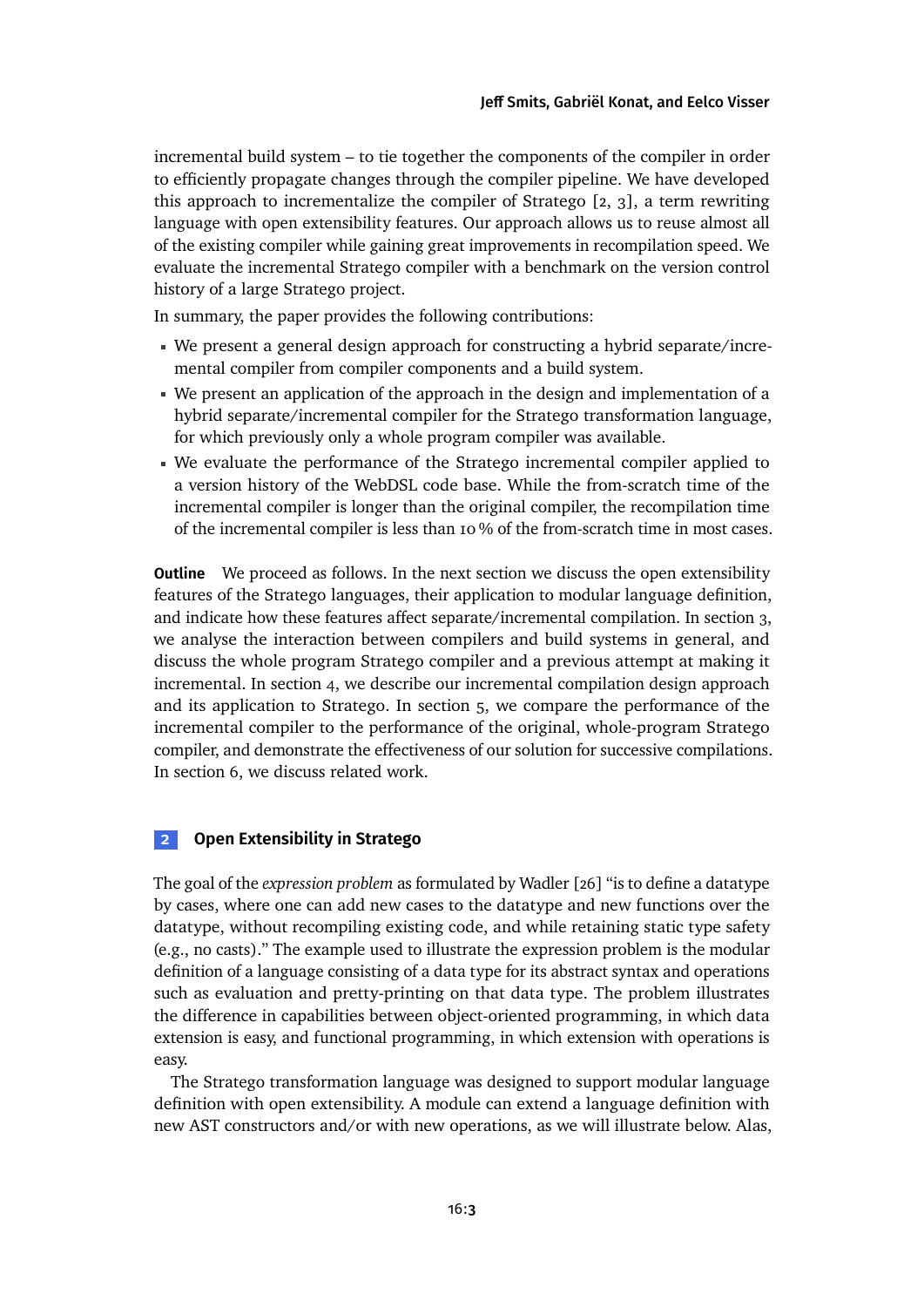the language design does not count as a solution to the expression problem since it requires whole program compilation and the language is dynamically typed. In this paper, we address the problem of incrementally compiling Stratego programs in the face of cross-module extensibility of operations (aka strategies), bringing it closer to a solution of the expression problem. In this section, we illustrate the use of open extensibility in Stratego, we discuss the language features that enable that and how they affect separate/incremental compilation, and we discuss a real world application of open extensibility in the WebDSL compiler.

**An Example** We illustrate Stratego's extensibility with a fragment from the TFA example language borrowed from Visser  $[24]$ . The language definition in figure  $\bar{1}$  is organized in a matrix where each cell corresponds to a Stratego module. The columns correspond to language aspects and the rows define data types or transformations. The modules in the top row define the abstract syntax of a language aspect: a core language with variables and function calls, arithmetic expressions, and control-flow constructs! The modules in the second row define the desugar transformation. Arithmetic operator applications are desugared to function applications (taking the AST constructor as function name, using the pattern f#(ts) that generically deconstructs a term into its constructor f and child terms ts), for loops are desugared to while loops with the appropriate initialization, and if-then statements are desugared to if-then-else statements. The modules in the third row define the eval transformation using rewrite rules for basic reductions and a strategy to define evaluation order. (The details are not relevant for the topic of the paper.) The TFA example described by Visser [\[24\]](#page-26-1) provides more (interesting) language extensions and operations, but [figure 1](#page-4-0) demonstrates the essential extensibility features.

The example illustrates how we can orthogonally extend a language definition with new constructors and/or transformations. We discuss the language features that enable this extensibility.

**Modules** Stratego programs are organized in modules, defined in separate files. A module can import other modules, making their contents accessible. Imports are transitive. Modules can define algebraic data type signatures, rewrite rules, and strategies.

**Strategic Rewriting** In Stratego, transformations are defined using term pattern matching (**?**p) and term pattern instantiation (**!**p) as basic operations (also known as match and build). For example, a rewrite **?**Add(x, y); **!**Add(y, x) swaps the subterms of an Add term, by sequentially composing a match and a build. Pattern matching is a first-class operation. That is, it is not bound to the use in a pattern matching construct that handles all cases. Thus, a pattern match fails when it is applied to a term that does not match, and is allowed to do so. Failure is first class (any transformation may

<span id="page-3-0"></span> $<sup>I</sup>$  One can argue with the choice of core language, but that is not the topic of this paper.</sup>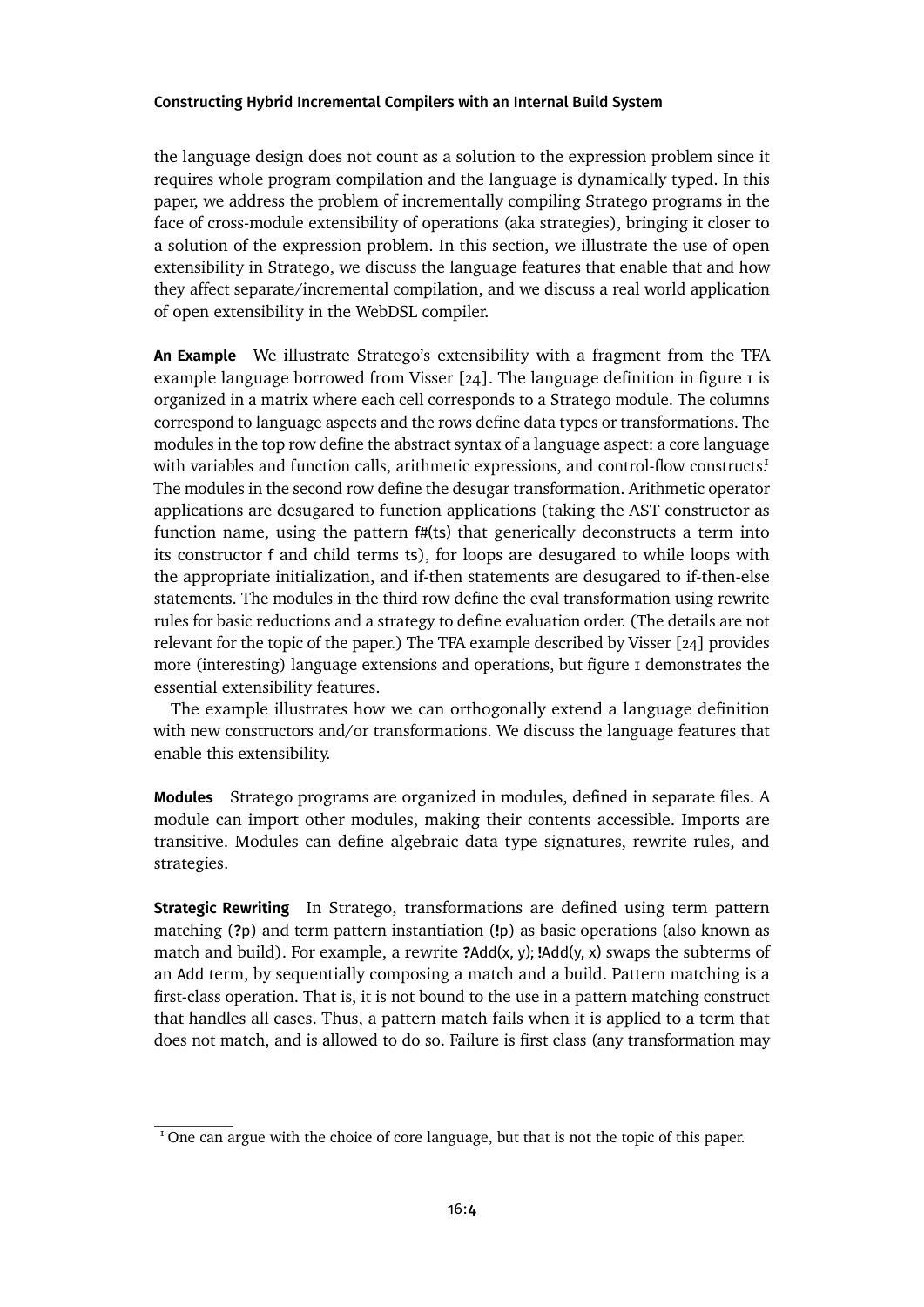[Jeff Smits,](#page-28-0) [Gabriël Konat,](#page-28-1) and [Eelco Visser](#page-28-2)

<span id="page-4-0"></span>*p* ::= *b*  $\overline{b}$  ::= **begin**  $st^*$  **end**  $st ::= \textbf{var } x: t; | x:=e;$ *f* ( $e_1$ ,..., $e_n$ ); | *b*  $e ::= x | f(e_1, \ldots, e_n)$  $t :=$ **void**  $i ::= [0 - 9] +$  $e ::= i | e_1 + e_2 | e_1 + e_2$  $e_1$ & $e_2$   $|e_1|$  $e_2$   $|$   $\ldots$ *t* ::= **int**  $st ::=$  if  $e$  then  $st^*$  else  $st^*$  end **if** *e* **then** *s t*<sup>∗</sup> **end while** *e* **do** *s t*<sup>∗</sup> **end** for  $x := e_1$  to  $e_2$  do  $st^*$  end **module** desugar/core desugar = innermost(Desugar) Desugar = **fail module** desugar/int **imports** desugar/core Desugar = BinOpToCall BinOpToCall :  $f#([e1, e2]) \rightarrow [f(e1, e2)]$ where <is-bin-op> f is-bin-op : **?**"Add" **<+ ?**"Mul" *// etc.* **module** desugar/control **imports** desugar/core Desugar = ForToWhile **<+** IfThenToIfElse ForToWhile : |[ for x **:=** e1 to e2 do st\* **end** ]| → |[ begin var x : int; var y : int; x **:=** e1; y **:=** e2; while x <= y do  $st^* x := x + 1;$ **end end** ]| **where** new ⇒ y IfThenToIfElse : |[ **if** e **then** st\* **end** ]| → |[ **if** e **then** st\* **else end** ]| **module** eval/core eval = eval-special **<+ all**(eval); try(eval-exp) eval-special = EvalVar **<+** eval-stats **<+** eval-assign **<+** eval-declaration eval-assign = |[ x **:=** <eval ⇒ e> ]| ; **rules**( EvalVar.x : |[ x ]| → |[ e ]| ) eval-declaration = **?**|[ var x : t; ]| ; **rules**( EvalVar+x :- |[ x ]| ) eval-stats = Stats({| EvalVar : map(eval) |}) eval-exp = **fail module** eval/int **imports** eval/core eval-special = eval-or **<+** eval-and eval-exp = EvalAdd **<+** EvalMul *// etc.* EvalAdd:  $[[ \text{Add}(i, j) ]] \rightarrow [[k]]$ **where** <addS>  $(i, j) \Rightarrow k$ EvalMul:  $[[ Mul(i, j) ]] \rightarrow [[ k ]]$ **where** <mulS>  $(i, j) \Rightarrow k$ **module** eval/control **imports** eval/core eval-special = eval-if **<+** eval-while ; eval eval-if = |[ **if** <eval> **then** <\*:**id**> **else** <\*:**id**> **end** ]| ; EvalIf; eval-stat eval-while : st@|[ while e do st\* **end** ]| → |[ **if** e **then** st\* st **else end** ]| EvalIf : |[ **if** i **then** st1\* **else** st2\* **end** ]| → |[ begin st1\* **end** ]| where <not-zero> i EvalIf : |[ **if** 0 **then** st1\* **else** st2\* **end** ]| → |[ begin st2\* **end** ]|

> **Figure 1** The TFA language. Columns are modules core, int, and control, rows are aspects grammar, desugaring, and evaluation.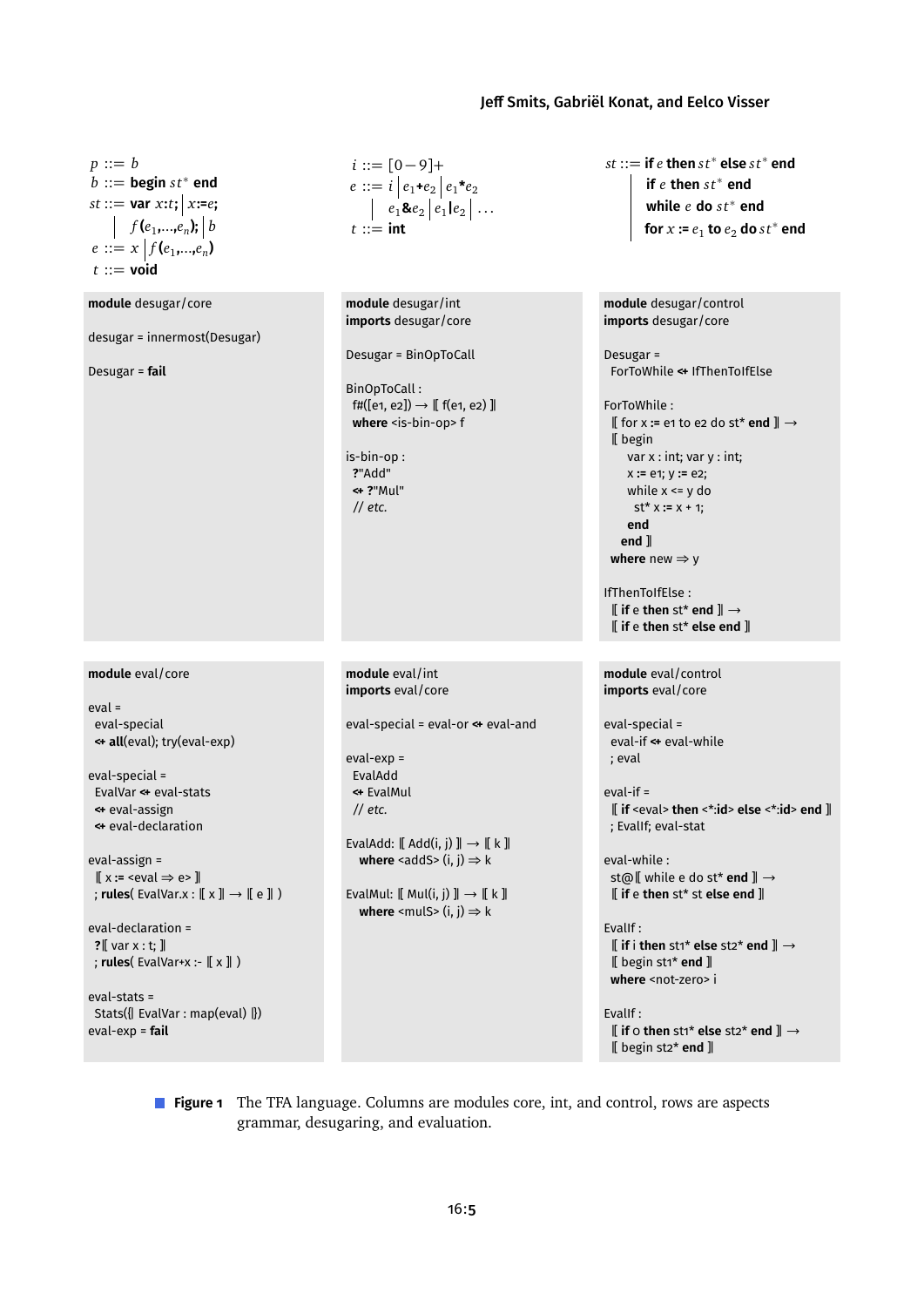fail) and is handled by the choice combinator **<+**. The choice s1 **<+** s2 between two transformations first applies s1 and when that fails applies s2.

In general, Stratego provides composition of transformation strategies from pattern matching and instantiation using a small set of combinators for control (including sequential composition and choice) and generic term traversal.

**Named Strategies and Rules** A strategy definition f = s names a strategy expression s and can be invoked as a combinator using its name. For example, the definition desugar = innermost(Desugar) defines the desugar transformation as the application of the innermost strategy with the Desugar rule(s). A rewrite rule f :  $p_1 \rightarrow p_2$  where s is sugar for a strategy f = {x,..: **?**p1; **where**(s); **!**p2}, i.e. it rewrites a term matching p1 to an instance of p2 provided that the condition s succeeds. Using these features, we can define many small transformation components (rules, strategies) and make multiple different compositions from these basic components. For example, we can compose rewrite rules using choice (e.g. EvalAdd **<+** EvalMul), to apply multiple rules to a term.

**OpenExtensibility** The key to the extension of transformations illustrated in [figure 1](#page-4-0) is Stratego's open extensibility of rules and strategies. A module may provide several definitions for the same name. And such definitions may be defined across several modules, independently of each other. For example, the desugar/core module defines the desugar strategy in terms of the Desugar strategy. It defines the latter as the **fail** strategy, which always fails. Thus, applying the desugar strategy as defined in that module performs the identity transformation. However, the desugar/int and desugar/control modules (independently) extend the definition of Desugar. When combining these modules the definitions of Desugar are combined to

Desugar = **fail <+** BinOpToCall **<+** ForToWhile **<+** IfThenToIfElse

and the desugar strategy normalizes a term with respect to those rewrite rules.

This extensibility feature is the core reason that Stratego has a whole program compiler. All modules of a program are combined in order to gather and combine all the extensions of each strategy. In addition, there are two more features that complicate separate/incremental compilation: dynamic rules and overlays.

**Dynamic Rules** Dynamic rules are rewrite rules that are defined dynamically during a transformation using the **rules**(...) construct. For example, the evaluation strategy in [figure 1](#page-4-0) uses a dynamic rule EvalVar to map variables to values. Furthermore, a dynamic rule gives rise to a number of derived strategies for applying and reflecting on the dynamic rule. There are currently 18 such derived strategies. Only one definition of each of these derived strategies should be generated per dynamic rule name, even if it is defined in multiple modules. Therefore, this feature requires global program information.

**Overlays** Overlays (which do not appear in the example in [figure 1\)](#page-4-0) are pattern aliases that can be used in both match and build position [\[23\]](#page-26-2). The applications of overlays are syntactically indistinguishable from regular terms. Overlays are greedily expanded; at runtime they are no longer available by name. A module does not need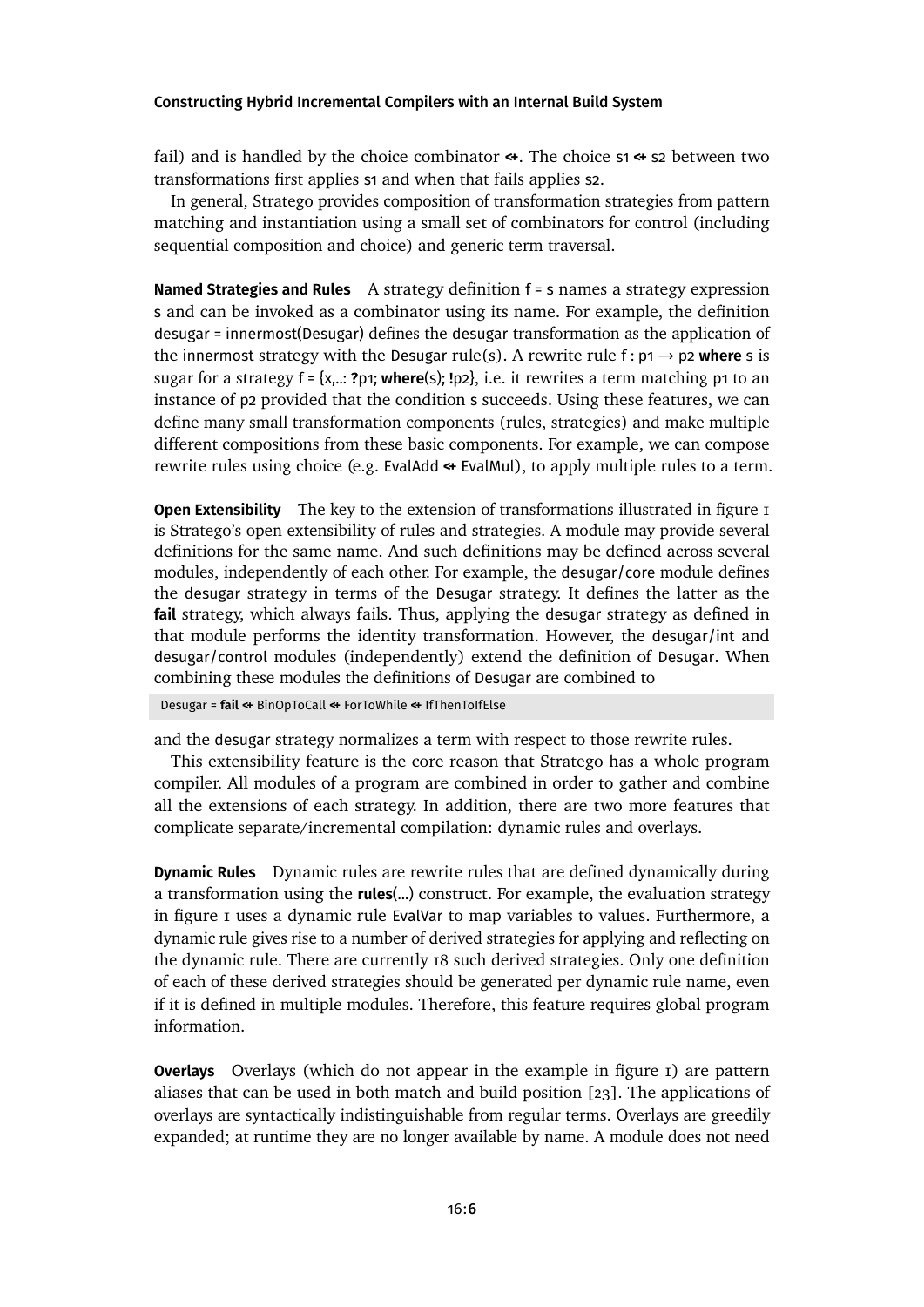| $#$ of modules                                          | 399            |
|---------------------------------------------------------|----------------|
| # of distinct named strategies                          | <b>1009I</b>   |
| $#$ of congruences                                      | 769            |
| # of dynamic rule helper strategies ( $18 \times 371$ ) | 6678           |
| # of user-defined strategies (rest)                     | 2644           |
| # of modules in which a named strategy is defined       | <b>IO 09I</b>  |
| I module                                                | 9234           |
| 2-to modules                                            | 826            |
| II-20 modules                                           | I <sub>9</sub> |
| $2I-30$ modules                                         | 8              |
| $>31$ modules                                           | $\overline{4}$ |
| # of possibly ambiguous strategy use sites              | 942            |
| $#$ of overlay definitions                              | 19             |
| # of modules in which a distinct overlay is used        | I9             |
| o modules                                               | 8              |
| module<br>T                                             | 9              |
| modules<br>2                                            | T              |
| 23 modules                                              | T              |
| # of distinct dynamic rule names                        | 37I            |
| # of contributions per dynamic rule name                | 37I            |
| <b>r</b> contribution                                   | 334            |
| contributions<br>2                                      | 26             |
| 3 contributions                                         | 5              |
| 4 contributions                                         | 3              |
| contributions<br>8                                      | $\overline{2}$ |
| to contributions                                        | T              |

<span id="page-6-0"></span>**Table 1** Code metrics of the WebDSL compiler code base.

to import the module that defines the overlay for it to be available. Therefore the compiler needs to know all overlay definitions in the entire program to identify all their uses and expand them, affecting incremental compilation.

**Open Extensibility in the WebDSL Compiler** The extensibility features discussed above are used in practice in compilers for languages used in production. For example, WebDSL, a domain-specific web programming language [\[8,](#page-24-2) [10\]](#page-24-3), consists of a number of sublanguages such as for the definition of data models, querying, computation, user interface templates, and access control [\[9,](#page-24-4) [25\]](#page-26-3). The WebDSL compiler uses the open extensibility of Stratego to define extensions to basic analysis and transformation strategies per sublanguage. We present some relevant statistics of the WebDSL language definitionin [table 1](#page-6-0) to show the relevance of the previously identified Stratego features in a real-world language definition.

The code base of the compiler consists of 399 modules with 2644 distinct strategies in the source code. Many additional strategies are generated as helpers of dynamic rules (6678), and constructors of terms (769) are usable as strategies as well. A total of 10091 strategies are compiled by the stratego compiler when the entire project is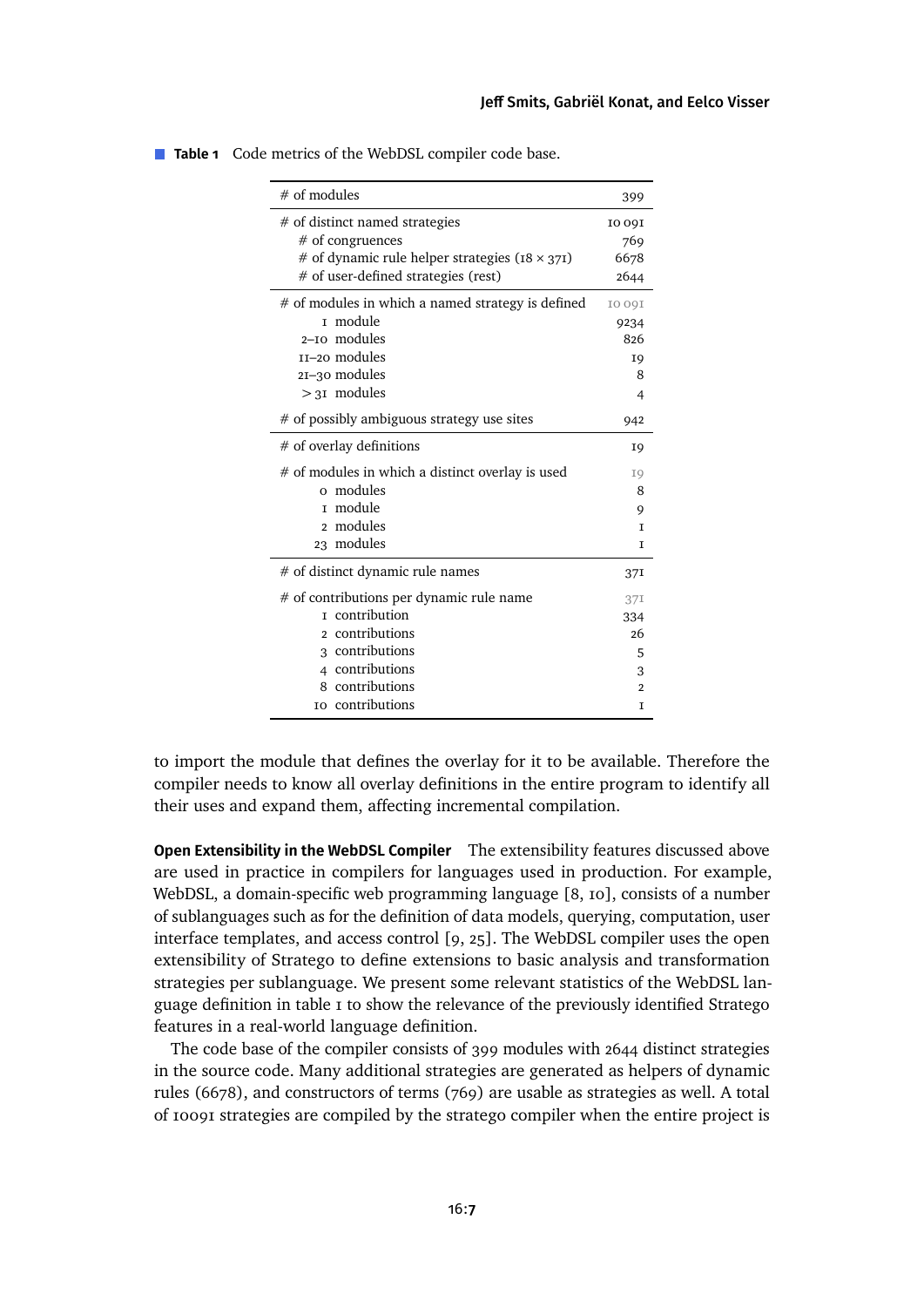<span id="page-7-1"></span>

**Figure 2** An example build of a simple C project.

built. Out of those strategies, 857 have definitions in more than one module, showing how much the cross-modular extension feature is used.

Ambiguous strategy use sites are numerous within the codebase, 942 calls to a strategy are initially ambiguous in arity. Overlays are not used very much, only 19 definitions exist in the codebase and 8 of those are not even used any more. Most overlays are only used in one module (usually the defining module), although one is used in 23 modules.

The project uses 371 dynamic rules, most of which (334) have only one definition. These are most likely used as scoped mutable variables, rather than proper dynamic rewrite rules. That still leaves 37 dynamic rules with multiple definitions in different places.

## <span id="page-7-0"></span>**3 Compiler Architectures and Build Systems**

Compilation of Stratego's open extensibility requires the integration of definitions from multiple modules, precluding a simple separate compilation model. In this section, we first recall how in separate compilation (for the C language) a compiler outsources dependency tracking and computing which files to recompile to a build system; an idea we will build on for our incremental compiler. Then we review the original whole program compilation model for Stratego and its limited support for separate compilation. We also discuss a previous attempt at incremental compilation by dynamic linking.

#### **3.1 Separate Compilation and Build Systems**

Separate compilation allows efficient recompilation of programs consisting of multiple compilation units. Only the compilation units that are affected by a change need to be recompiled. Typically, the work of determining which compilation units to recompile is not done by the compiler, but by an external build system. This is a nice separation of concerns. The compiler is not complicated by tracking dependencies and whether target files are up-to-date and the build system has to know only the external interface of the compiler.

For example, consider the C programming language and the compilation scenario illustrated in [figure 2.](#page-7-1) C has a separate compiler, which translates a .c source file and to .o object file. Cross-module static checking is enabled by means of 'forward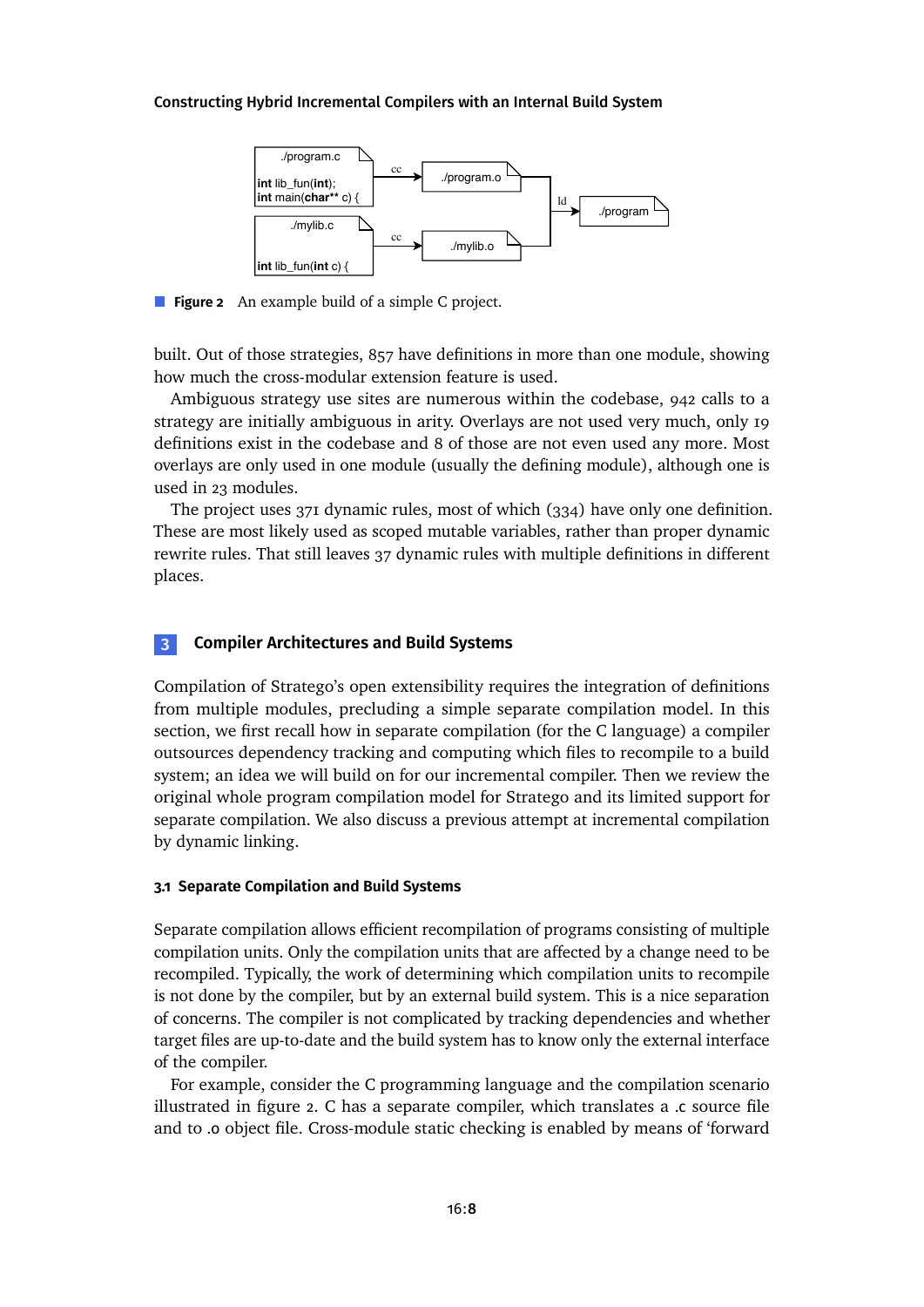<span id="page-8-0"></span>

**Figure 3** Whole-program compilation example for Stratego. All modules are discovered and merged by a single process.

declarations' of functions (which are typically defined in additional header files included during preprocessing), defining the required interface to be implemented by the other files. Object files are combined into an executable by a linker. Thus, building a C program involves compiling all its files and then linking the resulting object files. Most C projects use a build system such as Make for this process such that only the files that are changed (or are affected by a change in a header file) need to be recompiled.

While this separation of concerns between compiler and build system is attractive for the compiler writer, it is less so for the programmer who needs to make sure the build system configuration accurately reflects the dependencies in the program often leading to unsound configurations, requiring frequent expensive from-scratch builds.

#### **3.2 Whole-Program Compilation**

The simple separate compilation model of C does not apply to Stratego because strategy definitions across modules need to be integrated. Therefore, Stratego's compiler uses a whole program compilation model [\[3\]](#page-24-1) as illustrated in [figure 3.](#page-8-0) (The original compiler translated Stratego to C. The current compiler produces Java code. The compiler architecture is unchanged.) The compiler reads all module files by following imports from the main file of a Stratego program. After parsing the files, the compiler builds a single internal model of the program. Strategy names (which can be overloaded in addition to have multiple definitions) are disambiguated by including the arity in the name. Then multiple definitions with the same name are merged into a single definition. Strategy definitions are merged by renaming the arguments to be consistent, scoping each strategy body, and defining the merged body as a choice between the two bodies, as illustratedin [figure 4.](#page-9-0) The order between definitions from different modules is undefined. The back-end of the compiler translates the simplified, merged definitions to Java classes and extracts information such as term constructors, constants, and strategy names to put into the Main and InteropRegistrer classes.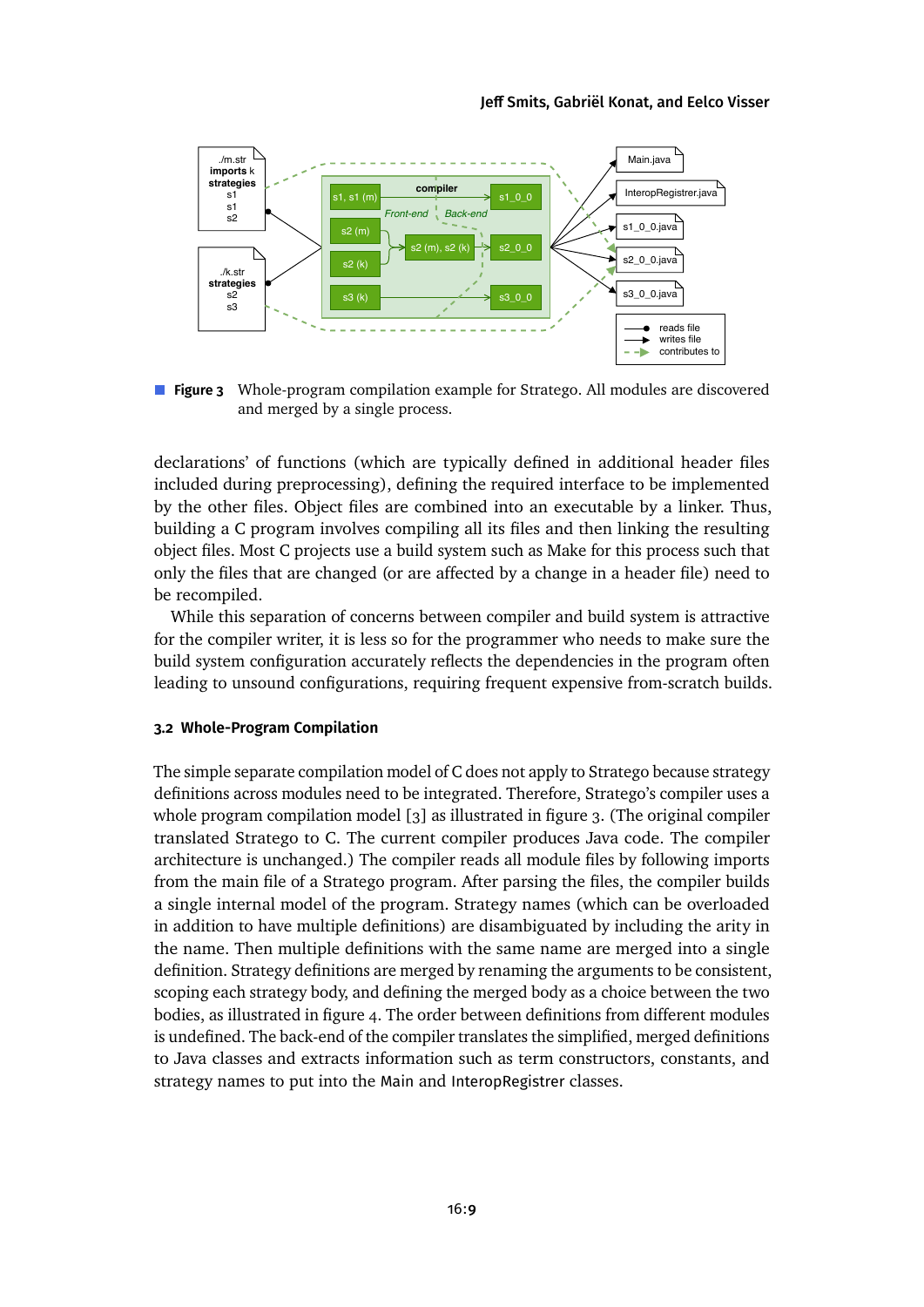<span id="page-9-0"></span>

**Figure 4** Integration of strategy definitions with the same name.

This process is illustrated by [figure 3.](#page-8-0) Strategies 51 and 53 are only defined in one module, and each have their corresponding Java class in the compiler output. Strategy s2 is defined in both modules, and merged by the compiler into a single Java class.

**Limited Separate Compilation Support** While the Stratego compiler is a whole-program compiler, it has support for separate compilation of libraries. Compiled libraries consist of an interface (list of strategies and term constructors), and the Java classes with the compiled code. However, these libraries are second-class citizens. A compiled library can only be imported in its entirety since its internal module structure is discarded. Furthermore, separate compilation is achieved by limiting open extensibility to library boundaries; an (external) strategy defined in a library can not be redefined or extended. Dynamic rules defined in a library cannot be extended either.

To recover some of the expected functionality for external strategies, Stratego provides two special keywords, extend and override, which can be applied to a definition that is already defined in an imported library. The override keyword will override the definition with the local one, while the extend keyword overrides the definition but can call the original through the proceed keyword. These modifiers can only be applied to a single definition, i.e. these definitions cannot be further extended like regular strategy definitions. Calls to proceed have the same overhead as that of a normal strategy call, thus making this form of strategy extension more expensive at run-time too.

Thus, separate compilation allows the creation of libraries with reusable functionality, but without the idiomatic extensibility features of Stratego to interact with that code.

#### **3.3 Independent Compilation with Dynamic Linking**

In a case study of the Stratego compiler for the Pluto incremental build system, Erdweg, Lichter, and Weiel developed a "file-level incremental" compiler for Stratego [\[6\]](#page-24-5). To understand that model, we first discuss the Stratego to Java compilation scheme.

**Java Compilation Scheme** [Figure 5](#page-10-0) illustrates the compilation scheme. Each compiled strategy definition is a class that extends the Strategy abstract class. This class has invocation methods for a number of different arities with a default implementation that dispatches to a general method for two arrays of arguments (the strategy and term arguments). A generated strategy class extends this abstract class and implements the general method.

Strategy names are translated to the same name with underscores instead of dashes and followed by their arity separated by underscores. Each class has a public static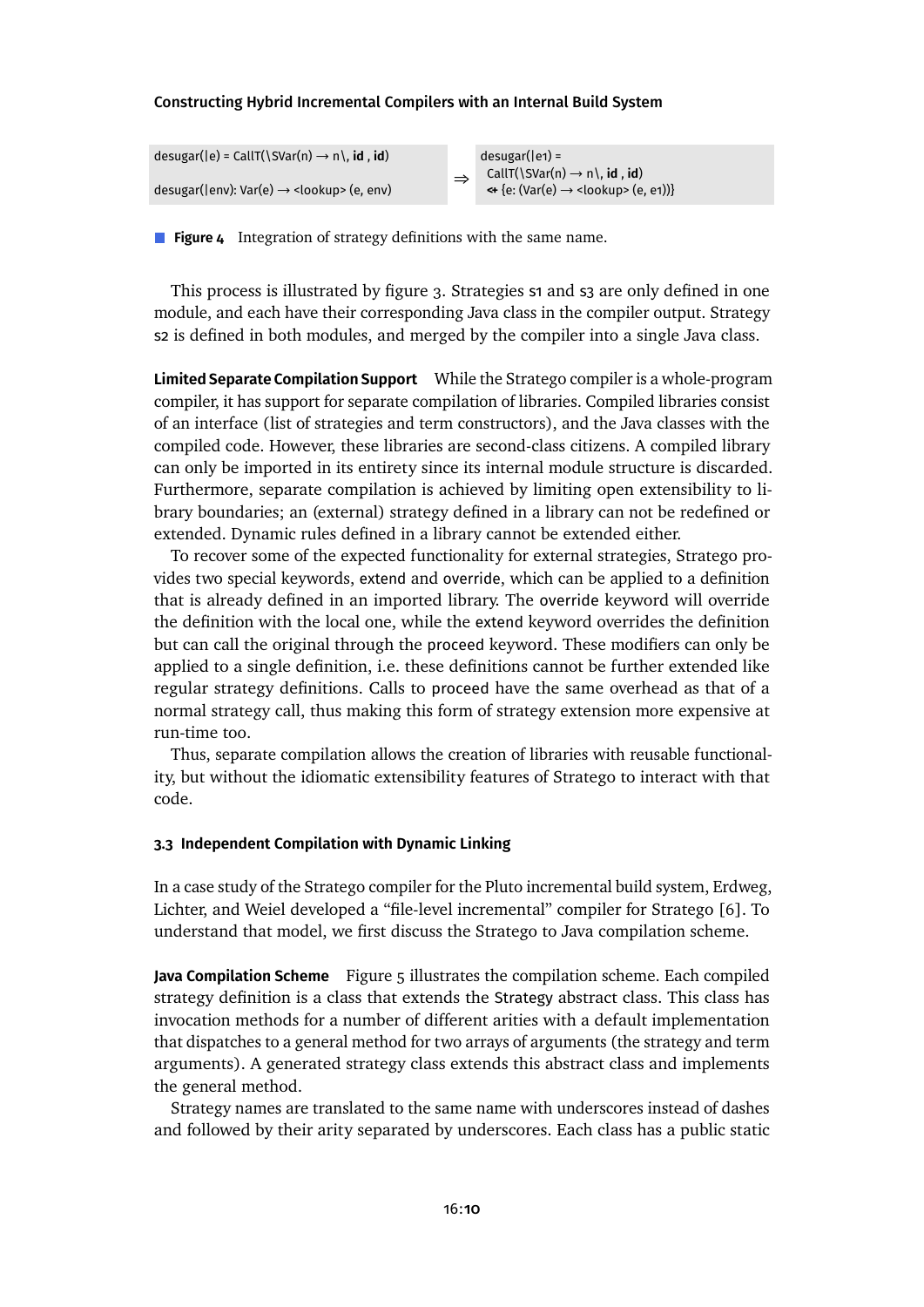```
desugar(|env): Var(e) → <lookup> (e, env)
                                                      ⇓
public class desugar_0_1 extends Strategy {
  public static Strategy instance = new desugar_0_1();
  public IStrategoTerm invokeDynamic(IStrategoTerm term, Stratego[] sargs, IStrategoTerm[] targs) {
    // ... match Var, bind e to local variable, build pair, bind to current term ...
    term = lookup_0_0.instance.invoke(term);
    return term;
 }
}
```
**Figure 5** Stratego to Java compilation scheme.

field instance where the instance of the strategy is saved. This field is used to be able to override or extend strategies in compiled libraries. The overriding or extending strategy is a new class that extends the original class, overrides the invocation method, and overrides the instance field of the original class with an instance of itself.

The Main class that the backend generates provides an entry point into a Stratego program. If a main strategy is defined, it can be called through the Main class, which will set up the execution context, compute shared constants and term constructor objects, and execute the program. The shared constants and term constructor objects are stored in fields of the Main class and referenced by the other classes.

The InteropRegister registers all compiled strategies in the context object for interoperability with the Java implementation of the Stratego interpreter. This hybrid interpreter can load compiled libraries like the Stratego standard library through these InteropRegisters, and then interpret the main program as an AST which was only compiled with the compiler frontend.

**Dynamic Linking Compilation Scheme** Erdweg, Lichter, and Weiel experimented with a separate compilation model for Stratego by relying on dynamic linking. To the best of our understanding from inspecting the code, this was an independent compiler, i.e. it skipped cross-module static analyses. The case study demonstrates the applicability of the Pluto build system to dependency tracking and rebuilding within a compiler. However, no speedup is reported on, nor were the changes merged into the Stratego compiler.

The compilation model is illustrated in [figure 6.](#page-11-0) The compiler produces for each Stratego source file a list of Java classes for the strategy definitions in that file. With some changes to the Stratego runtime system, the Java classes are merged at run-time rather than merged statically. At the start of the program, all loaded classes register themselves by name to a StrategyCollector, as illustrated in [figure 7.](#page-11-1)

The Main class initializes fields for every strategy by looking up the strategy by name from the collector. The collector builds StrategyExecutor objects for this which contain an array of Strategy classes that are produced by the compiler. These are attempted in order when the StrategyExecutor is invoked. Although the hashmap lookup based on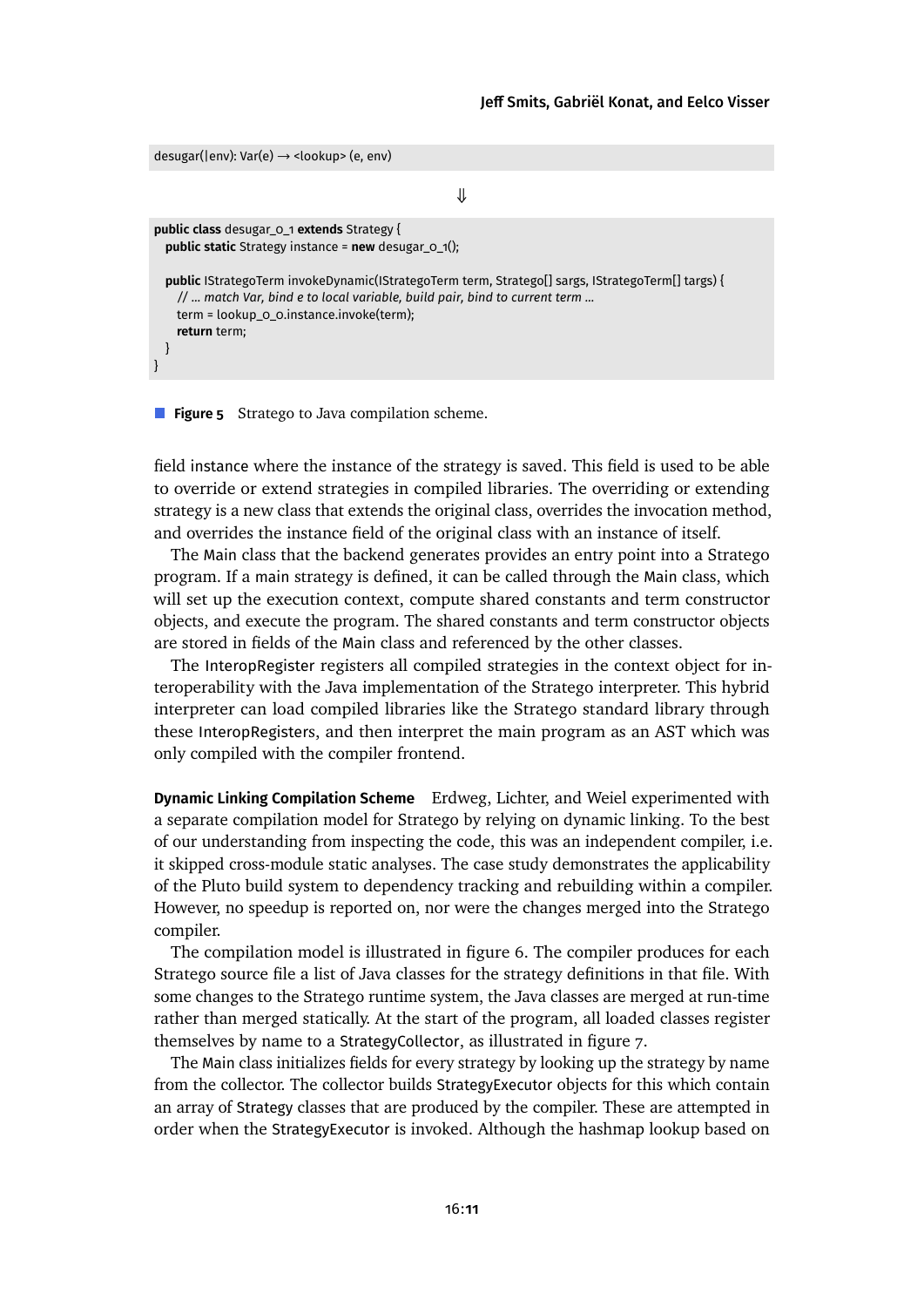<span id="page-11-0"></span>

**Figure 6** Dynamic linking, incremental compilation example for Stratego. The compiler is run for each module, governed by the Pluto build system. An adapted runtime merges strategies dynamically, i.e. during program start-up.

<span id="page-11-1"></span>desugar(|env): Var(e) → <lookup> (e, env)

```
⇓
public class desugar_0_1 extends RegisteringStrategy {
  public static final Strategy instance = new desugar_0_1();
  public static Strategy getStrategy(Context context) {
    return context.getStrategyCollector().getStrategyExecutor("desugar_0_1");
  }
  public void registerImplementators(StrategyCollector collector) {
    collector.registerStrategyImplementator("desugar_0_1", instance);
  }
  public void bindExecutors(StrategyCollector collector) { ... }
  public IStrategoTerm invokeDynamic(IStrategoTerm term, IStrategoTerm arg1) {
    // ... match Var, bind e to local variable, build pair, bind to current term ...
    term = Main.lookup_0_0.invoke(term); // note the difference in invocation!
    return term;
  }
}
```
**Figure 7** Compilation scheme with dynamic linking.

strategy name is only done once for every strategy call, each strategy definition from a different module requires a separate invocation in a different class.

#### **3.4 Summary**

Whole-program compilation requires minimal configuration and is therefore easy to use and requires less maintenance. However, whole-program compilation does not scale because recompilation time is proportional to the size of the entire program instead of the size of the change. We would like to keep the low-configuration benefit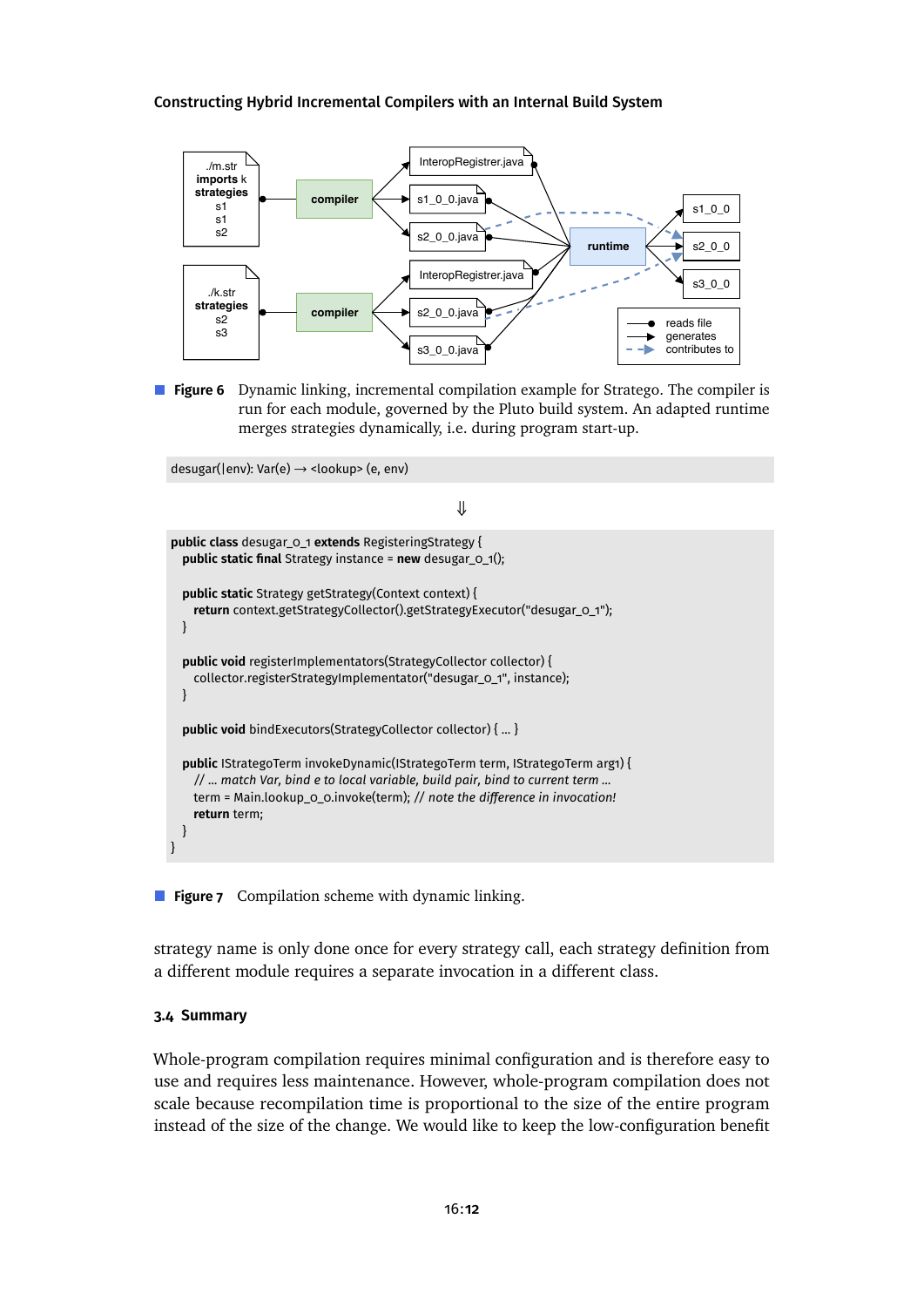of whole-program compilation, while scaling incrementally with the size of the change. Pure separate compilation cannot be applied, as whole-program knowledge is required for compilation. The disadvantage of the dynamic linking model is that it shifts the burden of integrating strategy definitions to run-time, which incurs execution overhead and requires disruptive changes to the compilation scheme. Therefore, we need a hybrid-incremental compilation approach, which we will describe and apply to Stratego in the next section.

## <span id="page-12-0"></span>**4 Incremental Compilation**

In this section we first present our approach to incremental compilation in general. Then we make this concrete by presenting the application of our approach to the Stratego language and compiler.

### **4.1 A General Blueprint for Incremental Compilation**

Our approach to incremental compilation results in a compiler that, from an external interface, looks like a whole-program compiler, not a separate compiler. Internally it uses an incremental build system that handles dynamically discovered dependencies. This build system caches intermediate results within the compiler to make it incremental.

**Data Splitting** The key idea is that every file that the compiler reads, is split up into parts as soon as possible. Each of these parts is then processed by separate build tasks. This allows the build system to pick up on parts that are unchanged in the file and parts that are changed. This idea is what gives the compiler sub-file incrementality.

The size of the parts influences how incremental the compiler is. A coarse-grained split results in less incrementality as more code unrelated to a change is recompiled. A fine-grained split increases the interaction between the parts during compilation steps, so that the overhead of the build system tracking all the dependencies becomes higher than the gains from avoiding repeated compilation of unchanged code.

The split to choose depends on the language features, and how much of the original compiler to reuse as is. A reasonable split is to choose parts that become separate outputs of the compiler. However, a finer-grained split is also possible, where parts are merged in a later stage of the compiler.

**Compiler Stage Splitting** Using an incremental build system to compose a compiler allows defining compiler stages as build tasks. The outputs of build tasks are cached and can be reused on recompilation. More tasks means more dependency tracking and thus more overhead. The number of tasks mostly depends on the granularity of the data split. However, even stages that operate in succession on a single part of the data can be split to improve performance. The main idea behind splitting up a successive operations is to avoid the later (expensive) operations in the chain, if an early operation results in the same output despite the change in input. That is,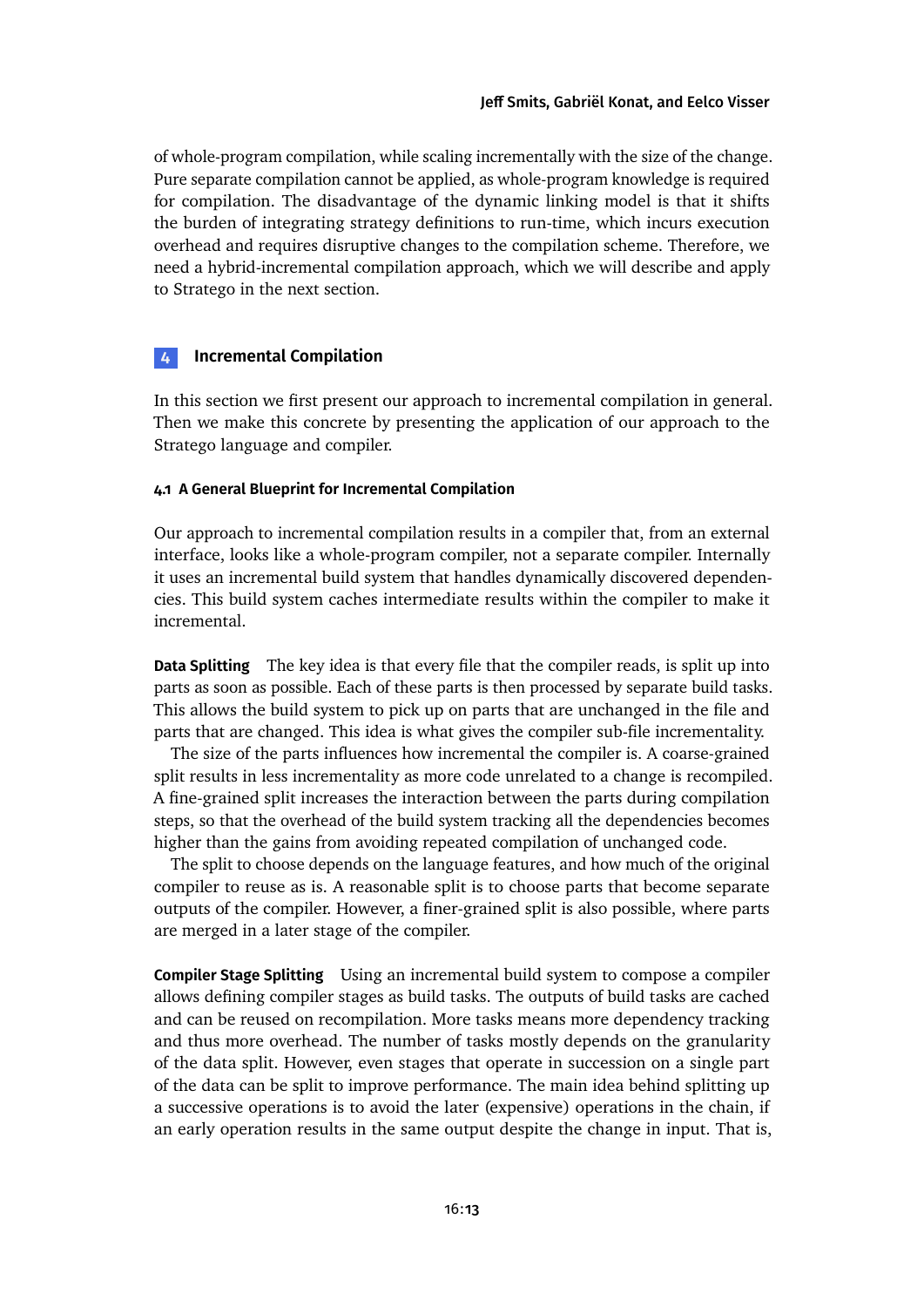<span id="page-13-0"></span>

**Figure 8** Static linking, incremental compilation example for Stratego. A frontend task for each file, a backend task for each strategy.

if an early operation gives the same output for different inputs, and the following operations are expensive, it may be worth the build system overhead to split the operations over multiple tasks. This allows the build system to cut off early when it observes that an intermediate result has not changed. The trade-off should be made by taking into account the overhead of the build system for such a change, the chance that this situation happens, and the expense of the later operations.

#### **4.2 Incremental Compilation for Stratego**

To apply this blueprint to Stratego, we split modules by strategy definition and some extracted information for the static analyses at the end of the front-end of the compiler, as illustrated in [figure 8.](#page-13-0) Then we merge strategy definitions with the same name and arity, and call the compiler back-end for each of these merged definitions. This results in one sub-front-end task per strategy in a file, one front-end task per file, and one back-end task per merged strategy, to minimise the work when a small change is made in a file.

The static analyses are done non-incrementally and were found to take an insignificant amount of time in our benchmarks [\(section 5\)](#page-16-0). Other languages with more expensive static analyses may benefit from an incremental static analysis stage.

**PIE** As our build system we use PIE [\[14,](#page-25-2) [15\]](#page-25-3), a sound and incremental build system supporting dynamically discovered dependencies to build tasks and files. Build tasks are regular (imperative) functions, except that they call other tasks (and can use their return value) by 'requiring' them, which instructs PIE to record a dependency. Similarly, build tasks can require (read from) or 'provide' (write to) files, which records dependencies to those files. PIE only re-executes tasks when their input changes, when the return value of a required task changes, or when a required/provided file changes. Otherwise, PIE returns the cached value of a task, providing incrementality implicitly, freeing the build developer from having to explicitly handle incrementality.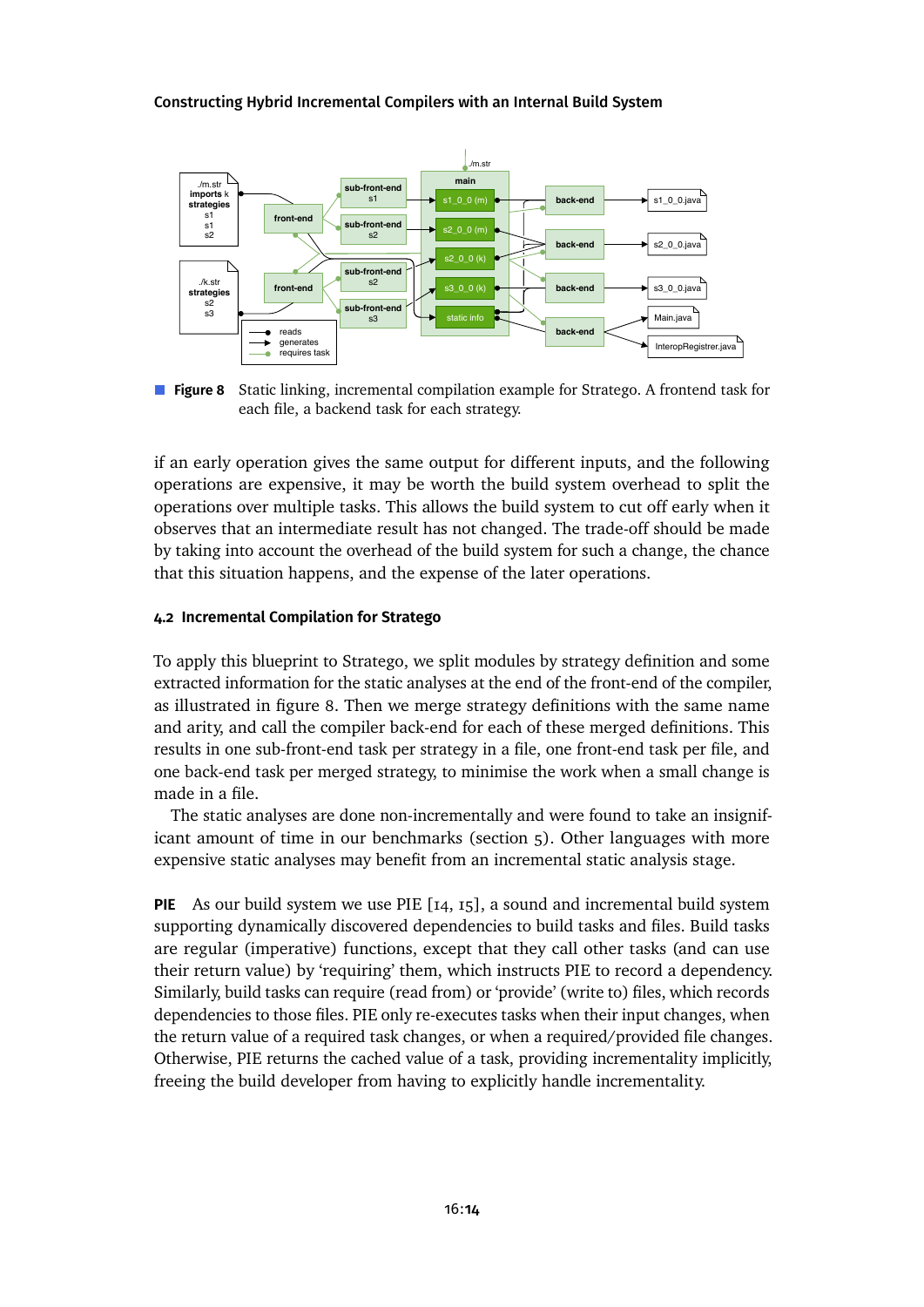- <span id="page-14-0"></span>**Listing 1** The build orchestration algorithm, simplified to fit on one page. Tasks (which are incrementalized) are defined with the **task** keyword, and called (required) with **req**. The subFrontEnd, frontEndLib, and backEnd tasks are calls into parts of the original compiler, wrapped as tasks so they are incrementalized by the build system. The front-end tasks require the file corresponding to their input module, and the back-end tasks provide the generated files, ensuring re-execution when the input files change.
- **(a)** Type definitions and combining front-end information into the static information struct.

**(b)** Pseudocode for the build orchestration.

| <b>type</b> $M$ = String // Module name                                                                                                                                                                                                                                                                                                                                                                                                                              | task main(mainMod: $M$ ):                                                                                                                                                                                                                                                                                                                                                                                                                      |
|----------------------------------------------------------------------------------------------------------------------------------------------------------------------------------------------------------------------------------------------------------------------------------------------------------------------------------------------------------------------------------------------------------------------------------------------------------------------|------------------------------------------------------------------------------------------------------------------------------------------------------------------------------------------------------------------------------------------------------------------------------------------------------------------------------------------------------------------------------------------------------------------------------------------------|
| <b>type</b> $S$ = String // Strategy name                                                                                                                                                                                                                                                                                                                                                                                                                            | W: List $[M]$ := [mainMod] // Worklist                                                                                                                                                                                                                                                                                                                                                                                                         |
| <b>type</b> $C$ = String $//$ Constructor name                                                                                                                                                                                                                                                                                                                                                                                                                       | // Seen modules to prevent loops for cyclic modules                                                                                                                                                                                                                                                                                                                                                                                            |
| type AST = ATerm // Stratego Core AST                                                                                                                                                                                                                                                                                                                                                                                                                                | seenMods: $Set[M]$ := {mainMod}                                                                                                                                                                                                                                                                                                                                                                                                                |
| <b>type</b> $SI$ = <b>struct:</b> // Static Information                                                                                                                                                                                                                                                                                                                                                                                                              | staticInfo: $SI := SI()$ // Static analysis info                                                                                                                                                                                                                                                                                                                                                                                               |
| imps: $Rel[M, M]$ , // Imports                                                                                                                                                                                                                                                                                                                                                                                                                                       | // FRONTEND + COLLECT STATIC ANALYSIS INFO                                                                                                                                                                                                                                                                                                                                                                                                     |
| defStrs: Rel[M, S], // Defined strategies                                                                                                                                                                                                                                                                                                                                                                                                                            | while W is not empty:                                                                                                                                                                                                                                                                                                                                                                                                                          |
| defCons: Rel[ $M, C$ ], //  / constructors                                                                                                                                                                                                                                                                                                                                                                                                                           | $mod := W.pop()$                                                                                                                                                                                                                                                                                                                                                                                                                               |
| usedStrs: Rel[ $M, S$ ], // Used strategies                                                                                                                                                                                                                                                                                                                                                                                                                          | if mod.isLibrary():                                                                                                                                                                                                                                                                                                                                                                                                                            |
| usedCons: Rel[ $M, C$ ], //  / constructors                                                                                                                                                                                                                                                                                                                                                                                                                          | li := $req$ frontEndLib(mod) // cached task call                                                                                                                                                                                                                                                                                                                                                                                               |
| strUsedCons: Rel[ $S, C$ ], //  per strategy                                                                                                                                                                                                                                                                                                                                                                                                                         | combineInfoLib(staticInfo, mod, li)                                                                                                                                                                                                                                                                                                                                                                                                            |
| strASTs: Rel[S,AST], // Definitions of strategies                                                                                                                                                                                                                                                                                                                                                                                                                    | else:                                                                                                                                                                                                                                                                                                                                                                                                                                          |
| olayASTs: Rel[C,AST], //  / overlays                                                                                                                                                                                                                                                                                                                                                                                                                                 | $fi := \text{req}$ frontEnd(mod) // cached task call                                                                                                                                                                                                                                                                                                                                                                                           |
| type FI = struct: // Front-end Information<br>imps: $Rel[M, M]$ ,<br>defStrs: $Set[S]$ ,<br>defCons: $Set[C]$ ,<br>usedStrs: Set[ $S$ ],<br>usedCons: $Set[C]$ ,<br>strUsedCons: Rel[ $S, C$ ],<br>strASTs: Rel[S,AST],<br>olayASTs: Rel[C,AST],<br>type $LI =$ struct: // Library Information<br>defStrs: Set[S],<br>defCons: Set[C]                                                                                                                                | combineInfo(staticInfo, mod, fi)<br>// Follow imports<br>W.pushAll(staticInfo.imps[mod] \ seenMods)<br>seenMods ∪= imps[mod]<br>// STATIC ANALYSIS<br>staticChecks(mainMod, staticInfo)<br>// BACKEND<br>for unique (_, str) in staticInfo.defStrs:<br>olayASTs' := $\{\}$<br>for con in staticInfo.strUsedCons[str]:<br>olayASTs' ∪= staticInfo.olayASTs[con]<br>// cached task call:<br>req backEnd(str, staticInfo.strASTs[str], olayASTs') |
| func combine Info(si: $SI$ , mod: $M$ , fi: $FI$ ):<br>si.imps[mod] := fi.imps ∪ defaultImps<br>si.defStrs[mod] := fi.defStrs<br>si.defCons[mod] := fi.defCons<br>si.usedStrs[mod] := fi.usedStrs<br>si.usedCons[mod] := fi.usedCons<br>si.strUsedCons ∪= fi.strUsedCons<br>// Strategies with the same name go together:<br>si.strASTs ∪= fi.strASTs<br>si.olayASTs ∪= fi.olayASTs<br>func combineInfoLib(si: SI, mod: M, li: LI):<br>si.defStrs[mod] := li.defStrs | func staticChecks(main: M, si: SI):<br>visStrs := si.defStrs; visCons := si.defCons<br>for scc in topoSccs(main, si.imps):<br>visCons' := {}; visStrs' := {}<br>for mod in scc:<br>visStrs $' \cup = \text{visStrs}[\text{mod}]$<br>visCons' $\cup$ = visCons[mod]<br>// propagate information from earlier iteration<br>for m in si.imps[mod]:<br>visStrs $' \cup =$ visStrs $[m]$<br>visCons' $\cup$ = visCons[n]                            |
| si.defCons[mod] := li.defCons                                                                                                                                                                                                                                                                                                                                                                                                                                        | for mod in scc:                                                                                                                                                                                                                                                                                                                                                                                                                                |
| <b>task</b> front End $(M) \rightarrow FI$                                                                                                                                                                                                                                                                                                                                                                                                                           | visStrs[mod] := visStrs'                                                                                                                                                                                                                                                                                                                                                                                                                       |
| task subFrontEnd(S) $\rightarrow FI$                                                                                                                                                                                                                                                                                                                                                                                                                                 | visCons[mod] := visCons'                                                                                                                                                                                                                                                                                                                                                                                                                       |
| task front EndLib $(M) \rightarrow LI$                                                                                                                                                                                                                                                                                                                                                                                                                               | $assert(usedStrs[mod] \subseteq visStrs')$                                                                                                                                                                                                                                                                                                                                                                                                     |
| task backEnd(S, Set[AST], Set[AST])                                                                                                                                                                                                                                                                                                                                                                                                                                  | $assert(usedCons(mod] \subseteq viscons')$                                                                                                                                                                                                                                                                                                                                                                                                     |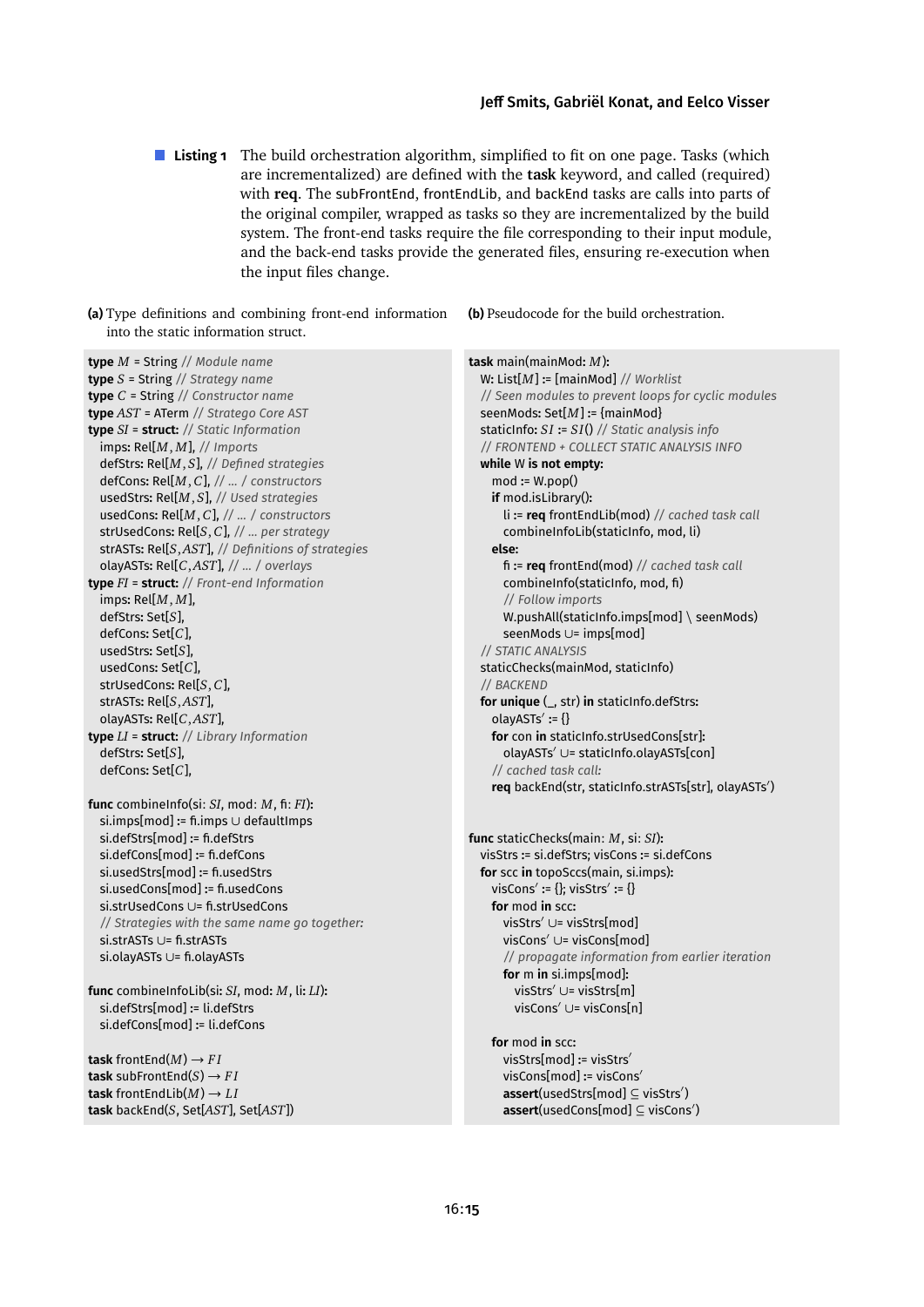**Build Algorithm** In [listing 1](#page-14-0) we present the build orchestration algorithm. It includes type definitions and helper functionsin [listing 1a,](#page-14-0) which combine information from one front-end task into the available global information. Note the commented line, which combines maps of strategy name to strategy definition AST. This is the point where strategies from different modules are combined by name.

[Listing 1b](#page-14-0) contains the pseudocode of the build algorithm. The main task which orchestrates the build uses a worklist, starting from the main module, to run frontend tasks for each module. New modules are found through imports of processed modules.

The output of the front-end calls are collected and merged by strategy or constructor name, which is used in the static analysis (staticChecks function). Note that staticChecks is a function, not a task, and is therefore not cached, because it requires global information which changes almost every run, making caching moot. If staticChecks succeeds, the backend is called once per strategy, which takes a list of ASTs for that strategy (the contributions from different modules) and a list of ASTs for overlays that are used in the strategy.

**Static Analysis** In order to be compatible with the original whole program compiler, we reimplement the static analysis in a staticCheck function that takes in the gathered static information.

We use a topological order over the import graph, so we can easily propagate the strategy definitions according to the transitive import semantics. But since the graph can have cycles, we process the strongly connected components (SCCs) of the import graph instead of individual modules. In other words, a group of modules that import each other is processed together.

The visible strategies and constructors are computed first, then the used strategies and constructors are checked to be a subset for each module. To fit all the code on one page, we have elided some other static analyses from the pseudocode in [listing 1.](#page-14-0) This includes some analysis information that is used by all back-ends. The following analyses are included in the implementation:

- **Ambiguous Strategy Call Resolution** Ambiguous strategy calls result from the use of bare strategy names in strategy argument position. We resolve these names by looking for strategies of any arity with the same name. If a strategy exists with arity 0/0, the reference must resolve to this strategy and is considered unambiguous. When this arity does not exist, but there is only one arity available, the name can also be resolved. In other cases, where zero or more than one strategies are found, we report an error. The resolved names are returned by the static analysis. The resolutions are used in the back-end to replace the original names with the ones that include arity.
- **Extending and Overriding Strategies** To be able to extend or override a strategy, an external strategy from a library needs to exist. External strategies are declared by a library along with the compiled implementations. We check for non-overlap of the relevant sets and give errors on any that are found.
- **Cyclic Overlay Check** While looking into the original compiler details for overlays, we discovered a missing check. The original compiler will greedily expand overlays.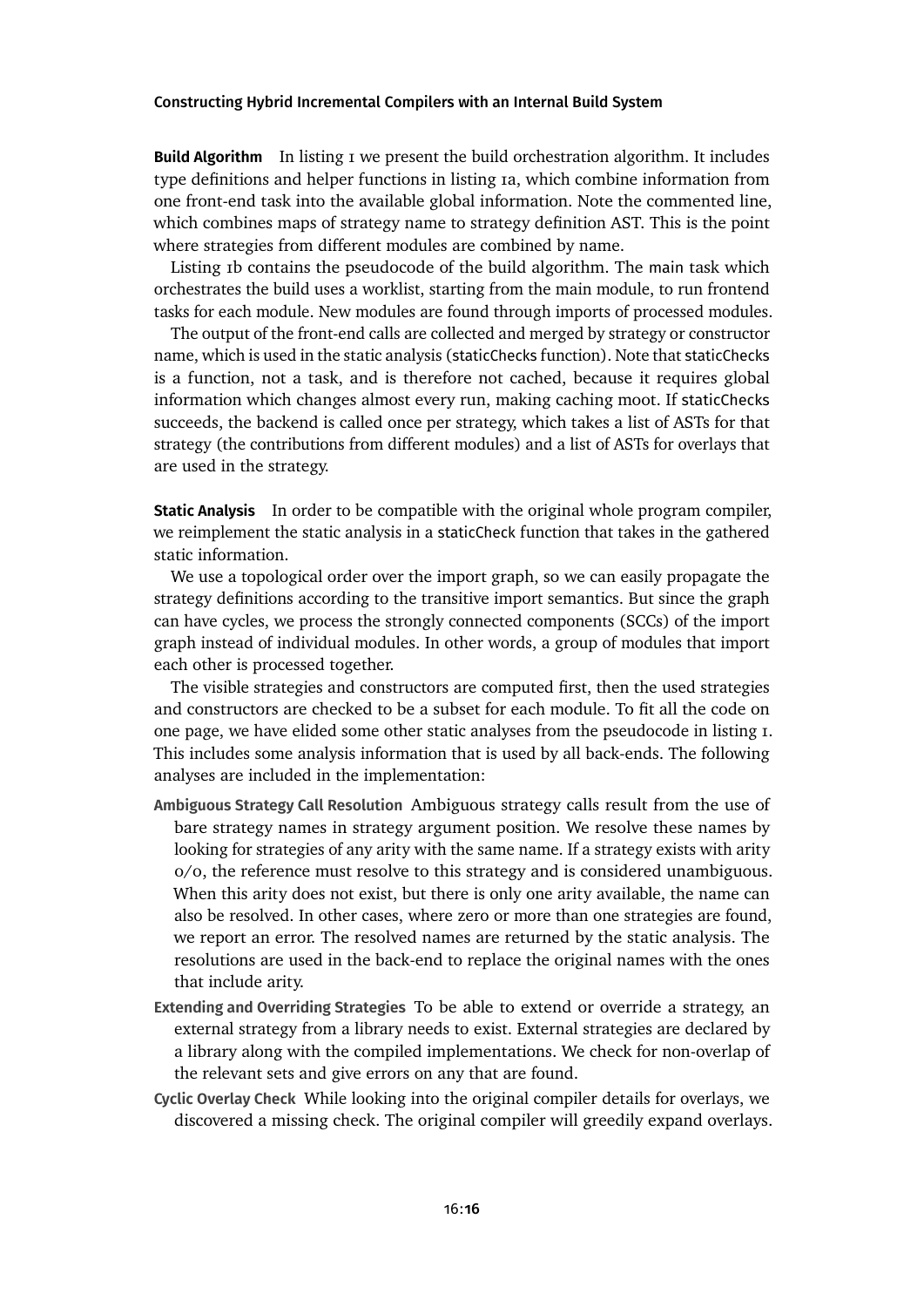Therefore if an overlay definition **overlays** A() = A() will cause the compiler to loop. We added a check to fix this bug, which checks if there for cycles between any overlays (self-loops and indirect cycles). Overlays are only pattern aliases, without conditionals, so this analysis can be complete. We build a dependency graph of overlays and check for cycles.

**Implementation Effort** The incremental Stratego compiler was developed by one of the authors over a period of 10 months. Given the time spent on other tasks, this comes down to approximately 6-7 months of full-time equivalent. Before the start of the project the author was not very familiar with the compiler internals of Stratego.

The original Stratego compiler architecture certainly helped to make this quick development possible. The compiler generally transforms immutable trees (the AST), which makes it relatively easy to split off parts of it into cacheable tasks. The complicating factor is some mutable data structures that are used for extra (analysis) information. The mutation of these data structures would not be cached if naively separated into tasks to be cached.

**Conclusion** Our incremental compiler is an instantiation of our general blueprint for hybrid-incremental compilers. We use an incremental build system internally to incrementalize compilation tasks. Our compilation scheme splits files by top-level definition resulting in incrementality per top-level definition. It reuses the frontend of the original compiler on each top-level definition separately, and caches the results. After the front-end, the compiler performs all static analyses, merges top-level definitions with the same name and arity, and reuses the backend of the original compiler on each top-level definition separately. The output is completely backward compatible with the original runtime system.

## <span id="page-16-0"></span>**5 Evaluation**

We evaluate the performance of our incremental Stratego compiler by comparison against the original compiler. In particular, we evaluate the following research questions:

**RQ1** Does the incremental compiler scale with the size of the changes? **RQ2** What is the overhead of a clean build with the incremental compiler? **RQ3** Is the incremental compiler correct with respect to the original compiler?

#### **5.1 Research Method**

In a controlled setting, we compare the performance of the original compiler and our incremental compiler. We run our experiments on a MacBook Pro (Early 2013) with an Intel Core i7 2.8 GHz CPU, 16 GB 1600 MHz DDR3 RAM, and an SSD. The machine is running Mac OS 10.14.5, Java OpenJDK 1.8.0\_212, Docker 2.0.0.3 (31259), VirtualBox 5.2.8 r121009 (Qt5.6.3), and Spoofax 2.5.8. As the experiments are performed inside a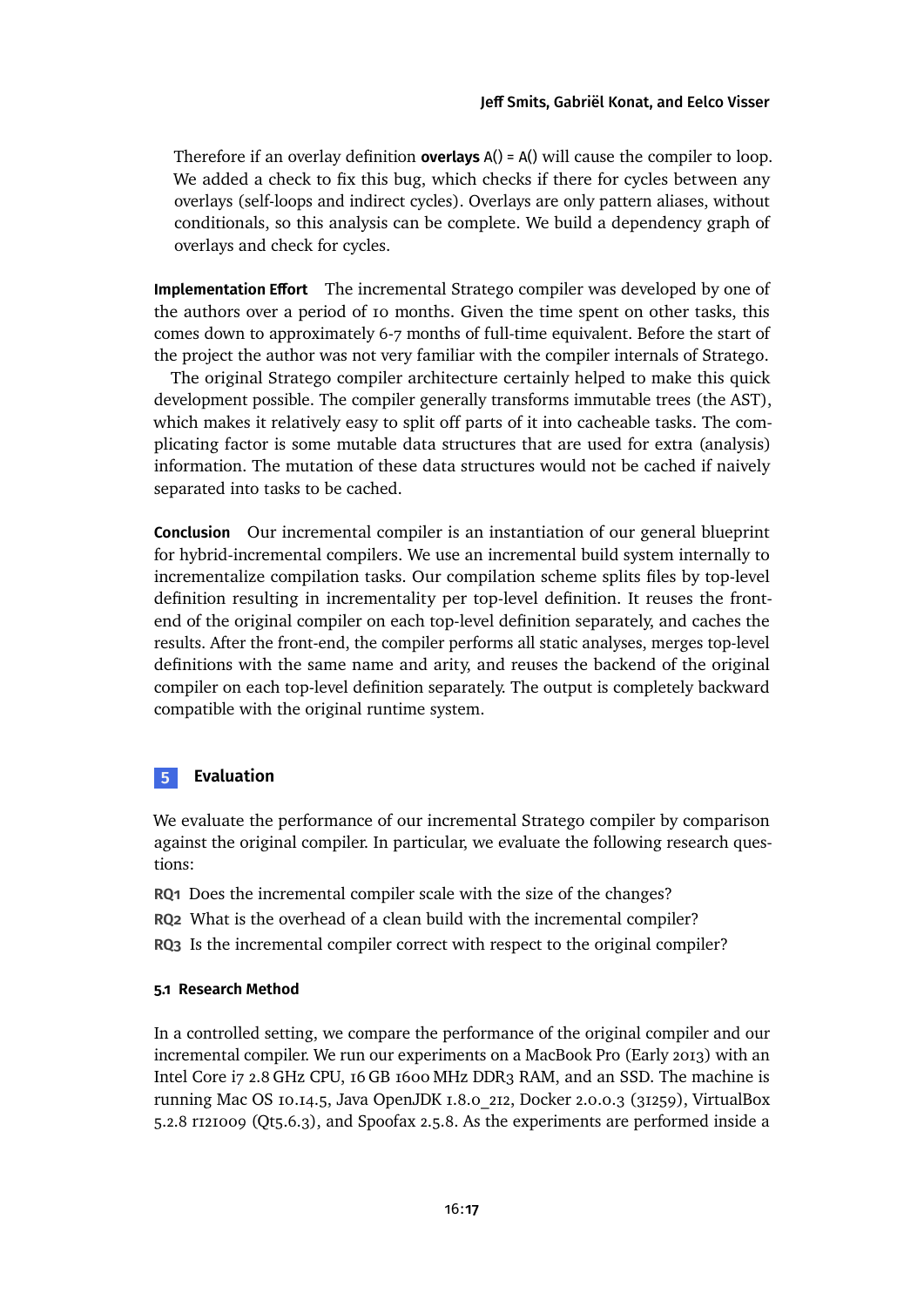virtualised environment (Docker), the absolute numbers of our measurement may be higher than typical usage of the compiler in a normal setting. However, the virtual machine image can be easily reused by others to reproduce our experiments.

**Subject** As a benchmark subject we use the WebDSL language implementation. We use the version control commit history from 2016 to August 2019, consisting of 200 commits.

**Data Collection** We perform measurements by repeating the following steps. We run a clean build with the incremental compiler. Then we step to the next commit and pass the list of changed files to the compilation system. We do this for each commit. We measure the elapsed time for each successive compilation step, through Java's System.nanoTime.

We warm up the JVM on which the compiler runs by compiling a project and 3 successive commits, followed by a garbage collection. This was established by repeatedly running the benchmark on a cold JVM for many commits and noting the stabilisation of result times within 3 commits. We measure each project in a separate JVM invocation. During the JVM invocation we warm up once, and repeat the measurements 5 times. The results are shown as stacked bar-plots (with the arithmetic mean for each part) with whiskers to show the sample standard deviation (SD) in compilation time.

Similarly we run the original compiler for each project. This is only done to check that the compilation time of the original compiler does not vary much. We warm up the JVM as before with  $1+3$  compilations, and afterwards measure for each commit, and again go through the history 5 times. The results are shown with whiskers to show the full range (R) in compilation time.

## **5.2 Results**

**Scaling** Of all 200 commits, 2 commits failed to build and were excluded from the results. We inspected these and determined that these failures were due to bugs that were fixed in the next commit. They failed to build with the original compiler as well as the incremental compiler.

[Figure 9](#page-18-0) shows the results of our benchmark for the WebDSL codebase. We found 78 commits that do not change any Stratego files and are excluded from the plot for that reason. The first commit, which is not compiled incrementally is also excluded. The remaining 119 commits are sorted in two different ways for comparison. The number of changed source files are shown in the top plot on the x-axis, the bottom plot shows the sum of sizes of (abstract syntax) trees passed to sub-front-end tasks.

The number of changed source files does not have a direct correspondence with the amount of work the incremental compiler needs to do. Although it is in direct relation with the effort for parsing, subsequent parts of the compiler deal only with changed top-level definition. The plot shows how the total incremental compile time does not scale directly with the number of changed files.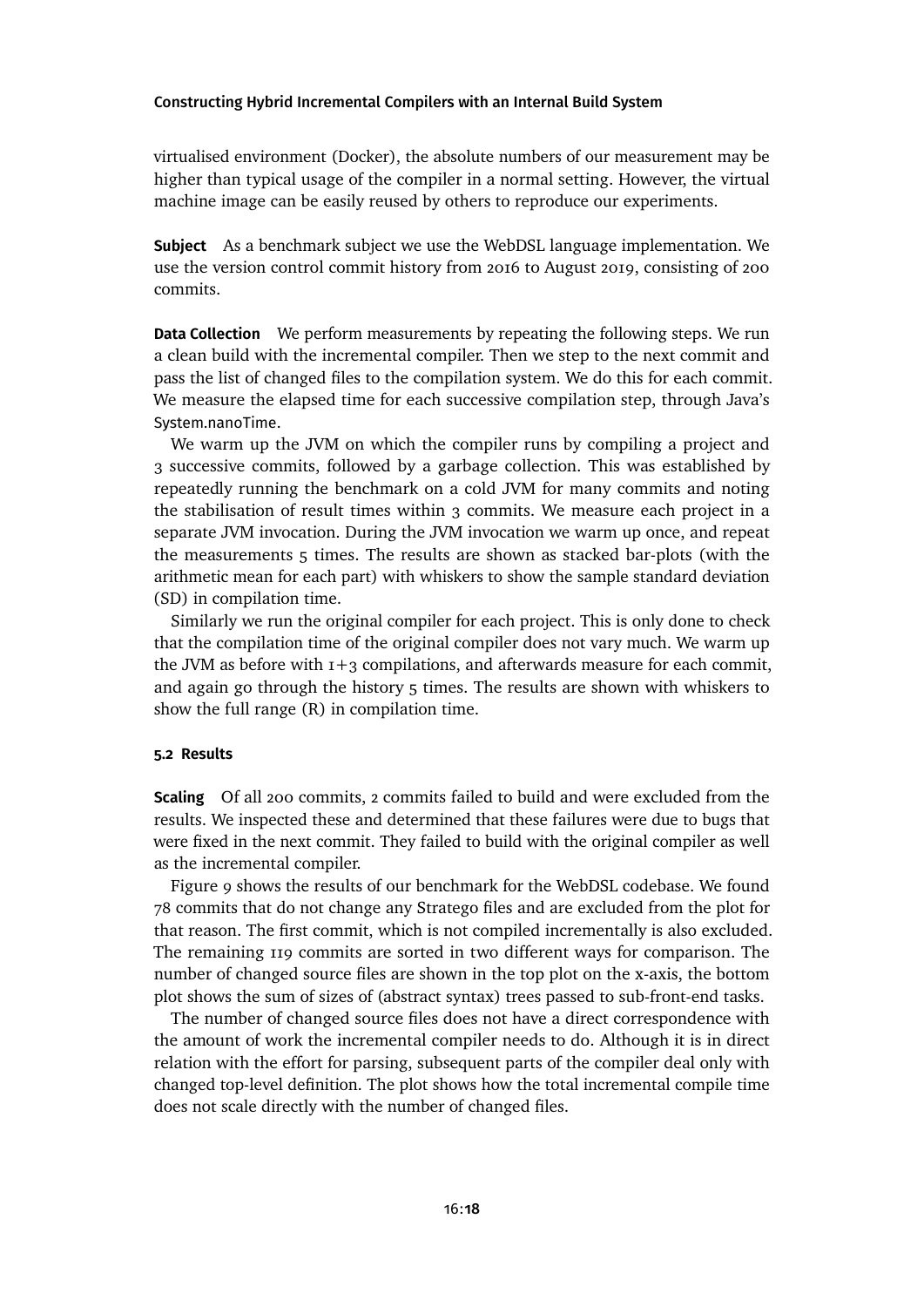[Jeff Smits,](#page-28-0) [Gabriël Konat,](#page-28-1) and [Eelco Visser](#page-28-2)

<span id="page-18-0"></span>

**Figure 9** Benchmark results of the incremental compiler on the WebDSL codebase from two perspectives. The results are displayed per commit, broken down into different parts of the incremental compiler. The Y-axis is time in seconds. The X-axis is number of changed files in the top plot, and the size of the trees passed to the frontend in the bottom plot.

The front-end times are closer, but still not one-to-one, correlated with the sizes of trees passed to them. Some Stratego language constructs are desugared into much larger pieces of code which are then processed further, so a small change to the text or tree can still have a non-proportional impact.

The code generation part of the compiler is a more straight-forward translation. If we would order the plot by sizes of trees passed to the back-end tasks, we would see a strict decline of the back-end times over the plot.

**Overhead** We compare the overhead of the incremental compiler during a clean build, as this is where the user of the incremental compiler will notice the overhead. For the WebDSL codebase, the observed clean build time for the incremental compiler is 178.53 seconds, whereas the build time of the original compiler is on average 93.54 seconds (see also [figure 10\)](#page-19-0). In other words, the incremental compiler has an overhead of 90.8 % for clean builds on the WebDSL codebase (RQ2). All incremental compilations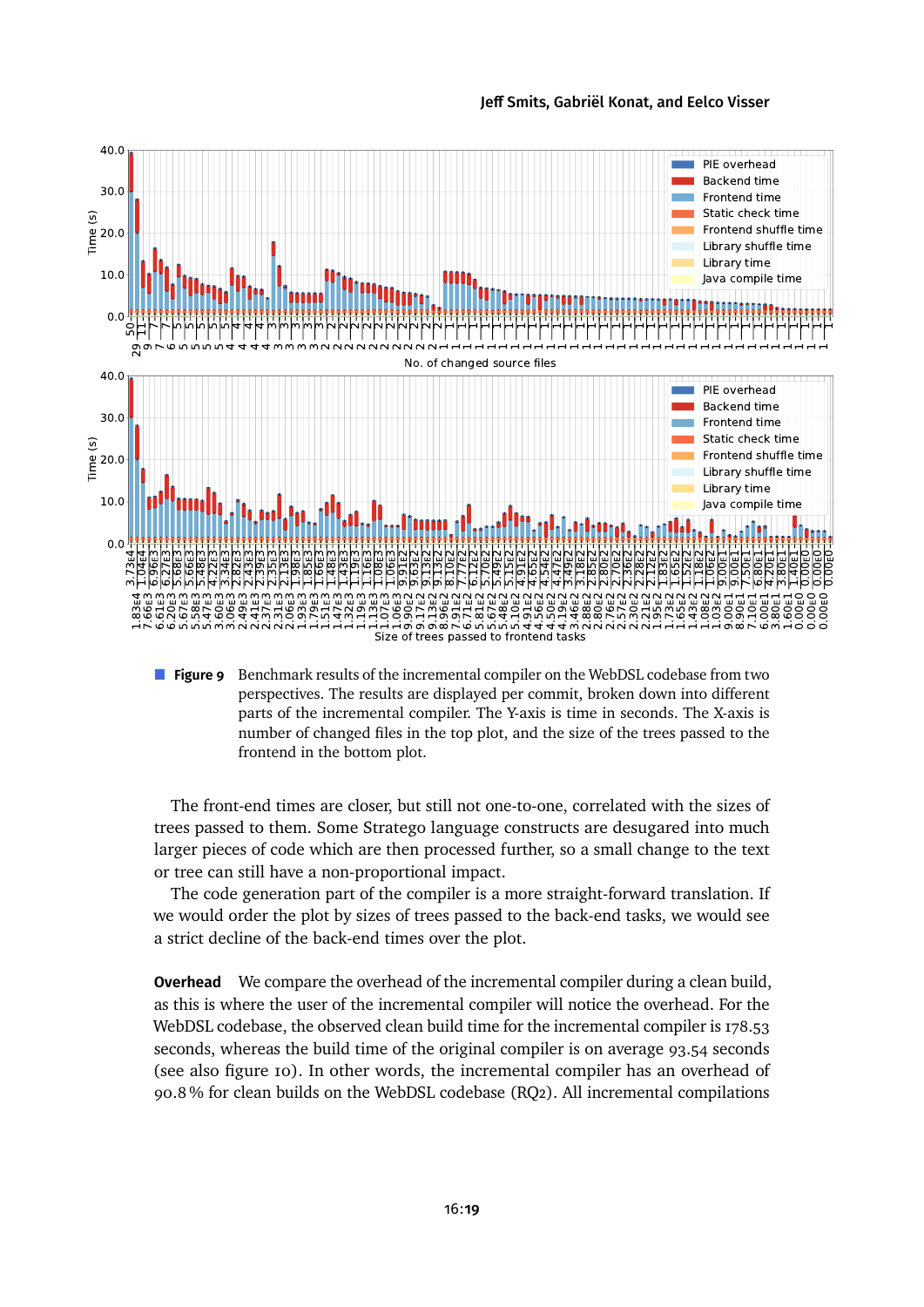<span id="page-19-0"></span>

**Figure 10** Benchmark results of the original compiler on the WebDSL codebase. The X-axis is time in seconds. This is a boxplot over the measurements for all commits, as they have low variance. The whiskers span the full range of measurements.

are under the lowest fastest time with the original compiler. The overhead of the incremental compiler may have a variety of different causes.

**Correctness** To test the correctness of our compiler, we ran the full WebDSL compiler test suite. We used the result of compiling the WebDSL project with the incremental compiler and the original compiler. The two resulting WebDSL compilers had the same behaviour for all tests (RQ3) (in both successes and a number of failures, which were expected behaviour according to the WebDSL developers).

#### **5.3 Interpretation and Discussion**

Although the scaling behaviour of the incremental compiler does not entirely follow the size of changes to files in the benchmark, the general tendency is there (RQ1). When we inspect particular pairs of commits with unexpected ordering we find that unexpectedly cheap (in incremental compile time) commits change a strategy with the same name over multiple files. Unexpectedly expensive commits make changes in strategies that use expensive language features that are expanded by the compiler to much larger pieces of code.

Something we should note is a known issue with the official Stratego parser we use. This parser can take a relatively long time to parse certain Stratego files. This issue is solved in a new version of the parser, but that version is currently not stable enough for us to use in the benchmark.

The size of the overhead seems to reside in something other than the overhead of PIE itself and the shuffling of information. Our reimplementation of the static analysis of Stratego is also not the problem. It is unclear what exactly causes the overhead, but somehow the multitude of calls into the original compiler code or the separate treatment of the different files is causing overhead in the incremental compiler. We have attempted experimental changes to the compiler to verify or falsify assumptions on where this overhead comes from, but so far without success.

Compared to the time it takes for every compilation with the original compiler, a single clean build is a cost that anecdotally Stratego users are willing to pay for the speedup they receive on later incremental compilations. Despite the overhead that is visible in the clean build, our incremental compiler provides a speedup of up to ∼90× for small changes in one or two files. Most commits take less than 10 seconds to compile, versus the 1.5 minutes that the original compiler takes, massively increasing productivity for Stratego programmers.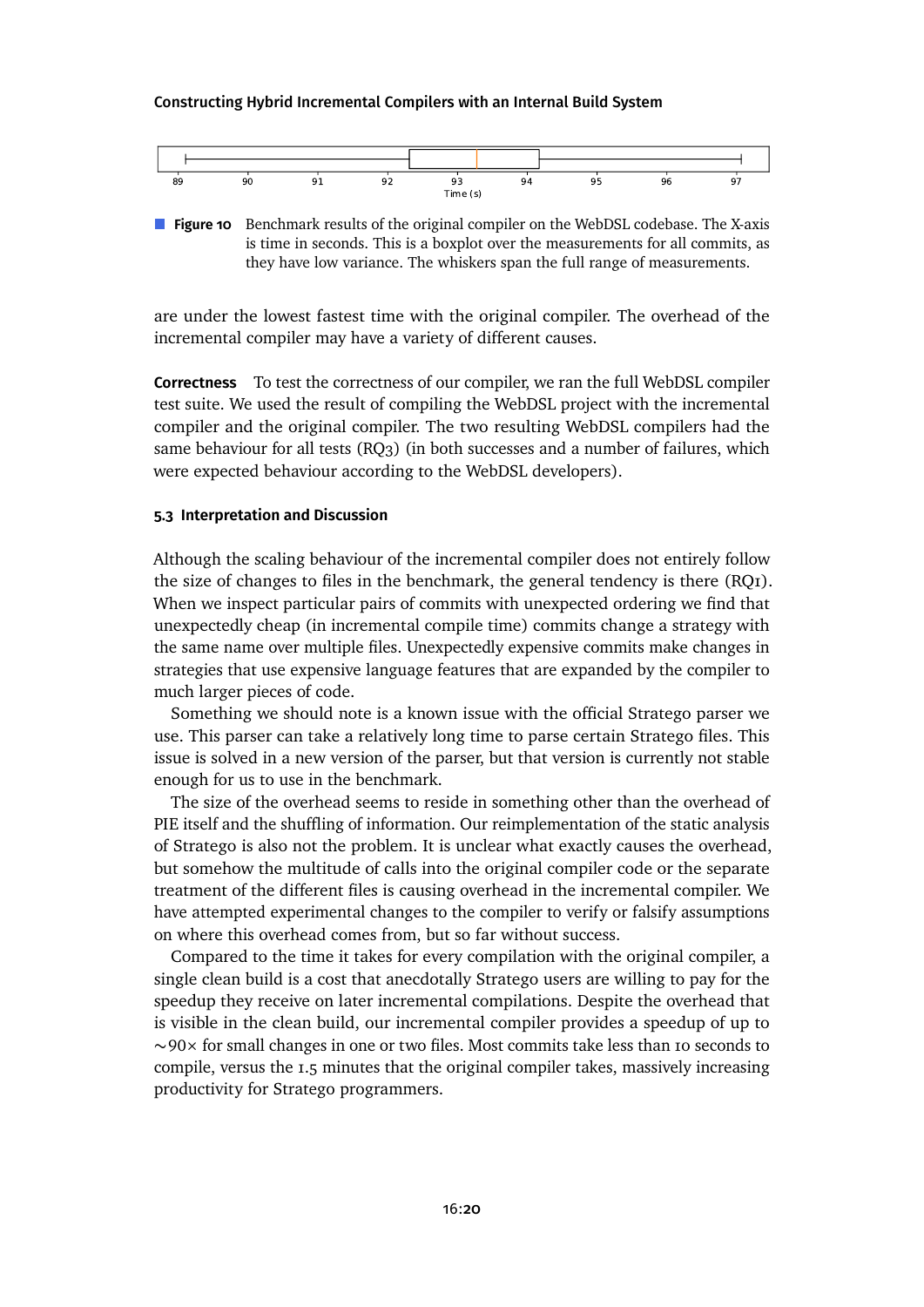## **5.4 Threats to Validity**

We explicitly discuss the threats to validity of this benchmark. In particular, we address generalizability of the results (external validity), factors that allow for alternative explanations (internal validity), and suitability of metrics for the evaluations goals (construct validity).

**External Validity** A threat to the generalizability of our results is that we only evaluated our Stratego compiler on Stratego code that originated from our research group. Therefore it has a certain code style that may influence the efficacy of our compilation approach. With the inclusion of WebDSL we cover all Stratego features and the classic Stratego code style with highly overloaded strategies, which are more expensive to compile incrementally.

**Internal Validity** A factor that allows an alternative explanation for our results is miscompilation, where only part of the program was actually successfully compiled, and another part was ignored. Early in the development of the compiler we found strange measurement results that came from the error recovery in the parser. Because of a misconfiguration, the Stratego parser sometimes failed to parse the entire file. Error recovery in the parser ensured that an abstract syntax tree was still returned, containing only those top-level strategy definitions that could be parsed successfully. Because our new compiler did not check if the parser had recovered from errors, parts of the Stratego program were not actually compiled. We found and fixed this problem through careful inspection of the benchmark results, and avoided more problems by running the WebDSL compiler test suite.

**Construct Validity** Regarding the suitability of metrics for the evaluation goal, we measure performance using elapsed time only. We control JIT compilation with a warmup phase. By running the garbage collector in between measurements, and monitoring the available memory, we control memory availability during all measurements. However, the incremental compiler stores intermediate results in memory and may perform differently in environments with less memory available.

Of course we can also not entirely eliminate background noise. However, we have repeated all measurements five times and see low variance between measurements (maximum sample standard deviation was 0.36 seconds). This is also visible in [fig](#page-18-0)[ure 9,](#page-18-0) where we display black whiskers on each stacked bar, all of which are barely distinguishable.

The virtualisation of our benchmark allows easy distribution of the benchmark for reproduction of our results. Since we use a long-running macro-benchmark, the virtualisation does not significantly influence the results. The same benchmark, run on the same hardware without virtualisation, shows similar results. There is only a 0 % to 25 % reduction in times, where the longest times were reduced most, which shows the overhead of virtualisation.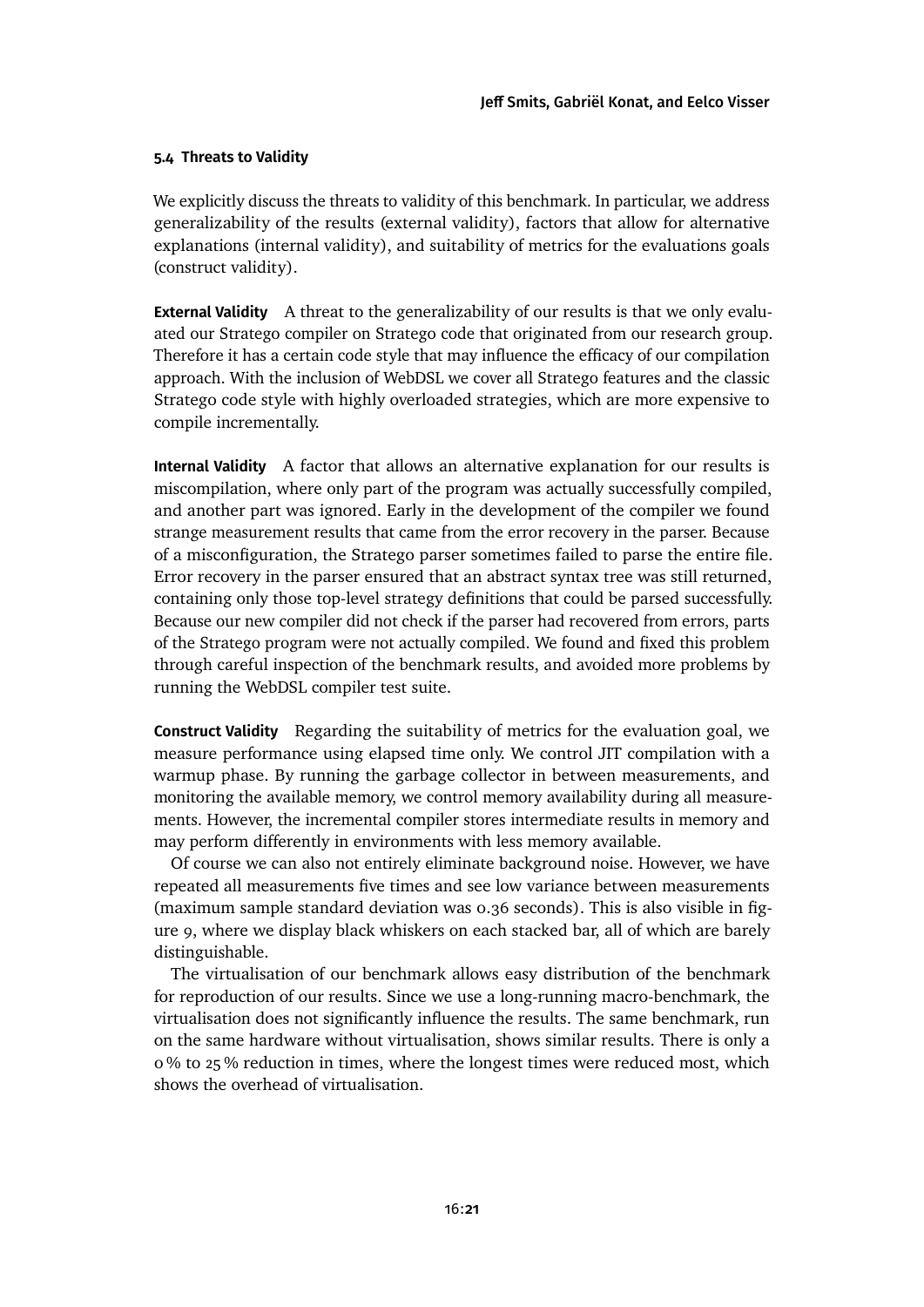#### <span id="page-21-0"></span>**6 Related Work**

**Recompilation** Independent compilation was an early way to speed up compilation by splitting up work and caching the intermediate results [\[1\]](#page-23-0). To reinstate guarantees of static analysis on the entire program, Mesa introduced separate compilation [\[7\]](#page-24-0) and inspired other languages such as Modula-2 [\[28\]](#page-26-4) and (an extension of) Pascal [\[12\]](#page-25-4) to do the same. Incremental compilation was another refinement of the concept to allow a more arbitrary splitting of the work instead of by file [\[17,](#page-25-0) [18\]](#page-25-1).

The novelty of our approach is to apply these (already over 30-year-old) ideas in a new way. We use an incremental build system to piece together parts of an existing non-incremental compiler into an incremental compiler. The expressive power of the build system we use, with dynamically discovered dependencies, allows us to fully express the build of the language inside the compiler. Therefore, the build system becomes an invisible part of our compiler. The user does not need to configure it on a per project basis.

**Build Systems** Relevant incremental build systems are of course the system we use, PIE [\[15\]](#page-25-3), as well as its predecessor Pluto [\[6\]](#page-24-5). Pluto was in some ways more powerful than PIE as it can handle circular build dependencies which require a registered handler to compute a fixpoint. PIE, however, has much less overhead because it does not support this feature, and because it can do so-called bottom-up builds [\[14\]](#page-25-2). A bottom-up build requires the list of changed files and directories and uses that and the previous execution of the build script to do the minimal updates necessary to have a consistent output again. This gives less overhead from the build system because parts of the dependency graph do not need to be traversed at all.

Of course there are other build systems, both those that support incrementality and those in which incrementality can be hacked in by dynamically generating new build scripts and calling into those. Mokhov, Mitchell, and Jones analyse the features of different build systems and give an overview of desirable features [\[16\]](#page-25-5).

Our approach is that the build system is an invisible part of our compiler. The build is defined once and for all inside the compiler, therefore the user does not need to configure it on a per project basis.

**Incremental Compilers** While our compilation approach works well for reusing an existing compiler, there are other approaches to incremental compilation, especially when one is built anew.

An example of a different incrementalization approach is JastAdd, a Java compiler built entirely on Reference Attribute Grammars (RAGs). These RAGs gave support for incremental evaluation [\[19\]](#page-25-6). To do something similar for the Stratego compiler we would need to build a completely new Stratego compiler in terms of RAGs, which is a non-trivial amount of work.

Another example of an incremental compiler is rustc, the compiler for the Rust programming language. The rustc compiler has an experimental incremental compilation mode that caches intermediate results, automatically records (dynamic) dependencies between these results, and reuses cached results when a dependency chain has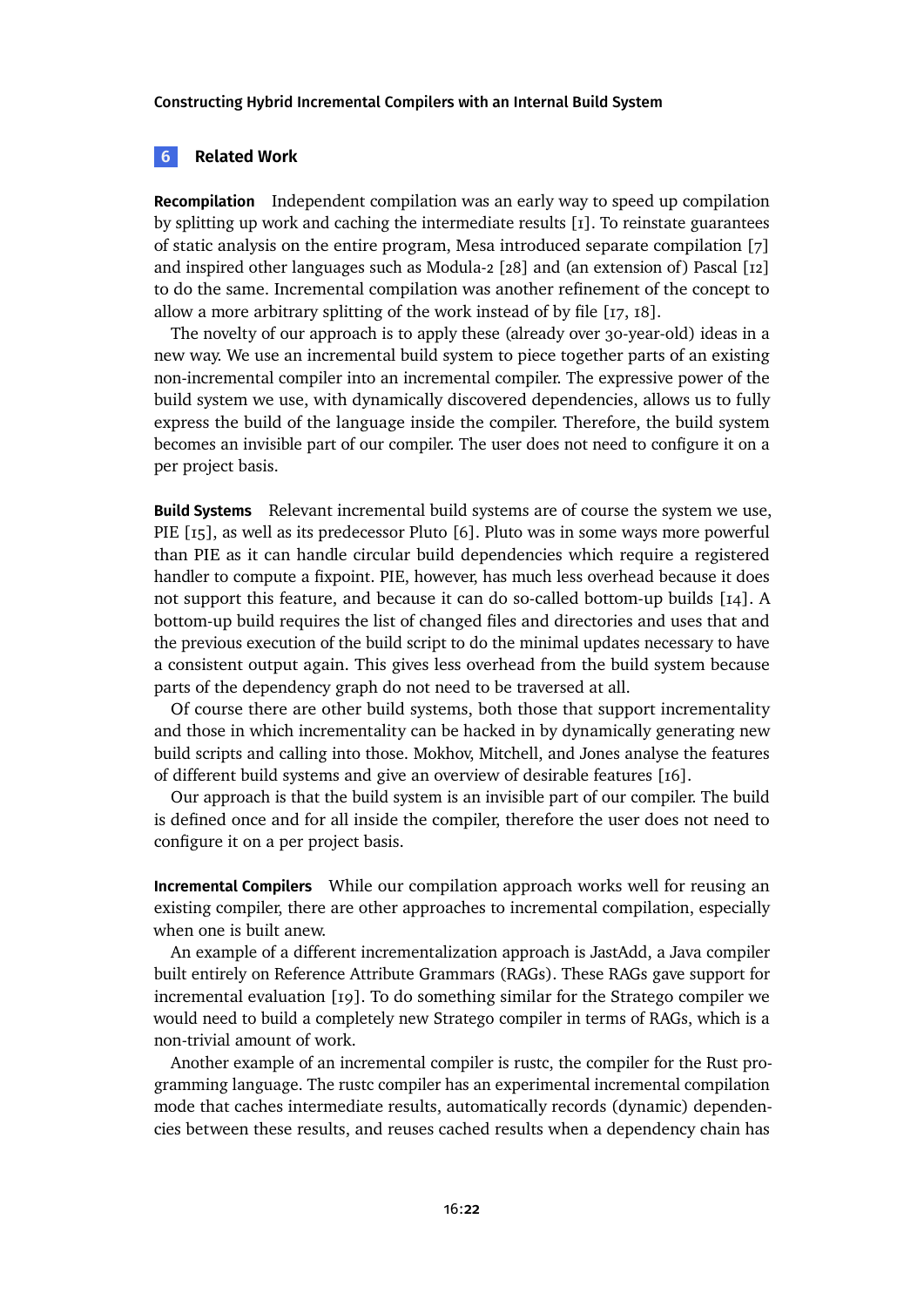not been invalidated [\[29\]](#page-26-5). However, this incremental compiler mode is not enabled by default (at the moment of writing) [\[30\]](#page-26-6), since it sometimes makes compilation slower because of the overhead of incremental computation. The difference with our approach is that the Rust compiler automatically tracks dependencies based on reads and writes of data structures, whereas in our approach, we explicitly state the units of computation and dependencies between these computations. While explicitly stating this requires more effort, the advantage is that we can tune the granularity of the incremental compiler, to prevent the case where fine-grained dependencies cause too much overhead.

**Extension Unification** Extensibility has been studied from different perspectives. Erdweg, Giarrusso, and Rendel created a classification of extensibility, where Stratego falls within 'extension unification' [\[5,](#page-24-6) §4]. Extension is the terminology for supporting "language extension of a base language [where] the implementation of the base language can be reused unchanged to implement the language extension" [\[5,](#page-24-6) §2.1, Def. 1]. Unification is the terminology for supporting "language unification of two languages [where] the implementation of both languages can be reused unchanged by adding glue code only" [\[5,](#page-24-6) §2.2, Def. 2]. Stratego has a composition of extension and unification in that languages can be extended from a base (pre-defined strategies), and the different extensions (contributions to a pre-defined strategy) can be unified unchanged.

**Expression Problem** The expression problem defined by Wadler has more stringent requirements [\[26\]](#page-26-0). There is a reason its name includes 'problem'. Over the years there have been many suggested solutions [\[13,](#page-25-7) [20,](#page-26-7) [27\]](#page-26-8) and extensions of the problem statement [\[11,](#page-25-8) [31\]](#page-27-0). The cited papers are only a few examples.

Stratego does not have the strong static type system required by Wadler for the original expression problem. This gives the language some more flexibility to attain the other properties more easily. Both types and functions on those types can be extended, without a change to the original code. And as presented in this paper, Stratego can now be separately compiled. There is also no linear order in language extensions defined in Stratego, as required by Zenger and Odersky [\[31\]](#page-27-0), nor is there any glue code for combining different language extensions as required by Kaminski, Kramer, Carlson, and Van Wyk [\[11\]](#page-25-8).

**Language Definitions** From a different perspective, if we look at competitors in language definitions we might look at attribute grammar systems such as Silver [\[21\]](#page-26-9) and JastAdd [\[4\]](#page-24-7). Silver has separate compilation and generates multiple separate Java classes so it can leverage the Java compiler for hybrid incremental compilation, if composed by an external build system. It also leverages some dynamic linking to allow more concerns to be compiled separately, and therefore make compilation more incremental [\[22\]](#page-26-10). We are not aware of a publication on JastAdd's compilation scheme.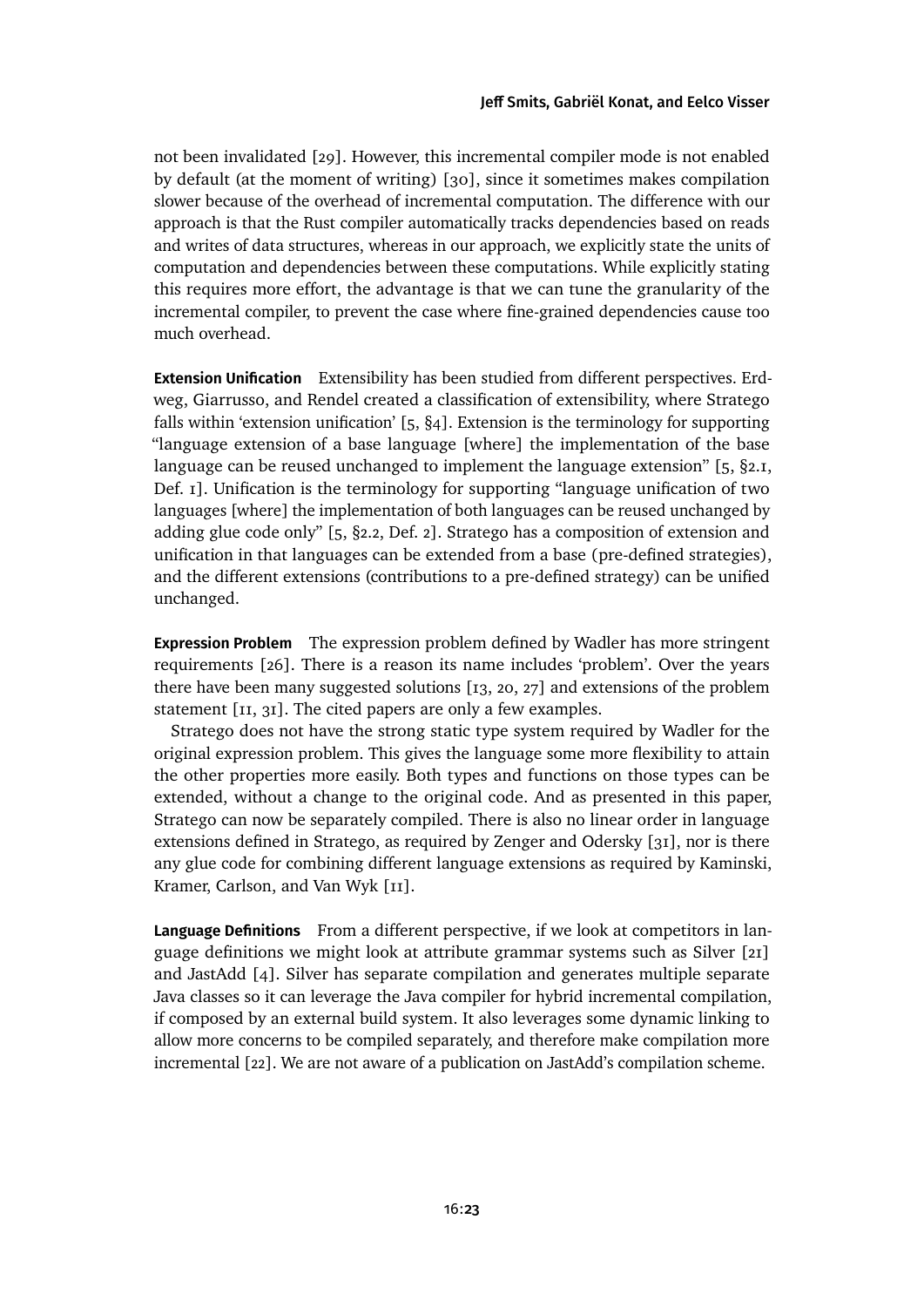#### **7 Conclusion**

In this paper we have presented a design approach for hybrid incremental compilers. These compilers look like a whole-program compiler from the outside, but leverage an internal, incremental build system for incremental compilation. The blueprint of this design includes considerations on how to split up data and how to split up compiler stages inside the build system. We have given a concrete example of the blueprint with an incremental compiler for Stratego.

To motivate the decisions we made in our instantiation of the blueprint, we have presented an analysis of the Stratego language and shown how different features require global information to be compiled. The particularly problematic feature is that of unifying top-level definitions with the same name into a single definition that attempts the different alternatives.

Our instantiation of the blueprint splits up a file into top-level definitions early, processes each, then combines all equal-named top-level definitions before moving on to code generation. The static analysis is reimplemented but all other parts of the compilation are recycled from the original compiler.

By going through the version control history of a large Stratego project, we have demonstrated the incrementality of the new compiler. The original compiler takes about  $93\pm3$  seconds to compile the project. Our results show that all but one commit with  $\bar{I}$  file changed are compiled in under 10 seconds, a majority of  $\bar{I}$  file changed commits compile in under 5 seconds, and even the largest commit which changes 50 files is incrementally compilable in under 40 seconds.

We would like to see another real-world programming language gain an incremental compiler with our design approach. The internally used build system and reuse of compiler components should make it a reasonably sized project that can greatly benefit the users of the programming language. It would also strengthen our hypothesis that this approach is reusable for other programming language compilers.

**Acknowledgements** We would like to thanks the anonymous reviewers for their valuable comments and suggestions.

This research was supported by a gift from the Oracle Corporation and by the NWO VICI Language Designer's Workbench project (639.023.206).

#### **References**

- <span id="page-23-0"></span>[1] John Warner Backus and William P. Heising. "Fortran". In: *IEEE Transactions on Computers* 13.4 (1964), pages 382–385. doi: [10.1109/PGEC.1964.263818](https://doi.org/10.1109/PGEC.1964.263818).
- <span id="page-23-1"></span>[2] Martin Bravenboer, Arthur van Dam, Karina Olmos, and Eelco Visser. "Program Transformation with Scoped Dynamic Rewrite Rules". In: *Fundamenta Informaticae* 69.1-2 (2006). [https://content.iospress.com/articles/fundamenta](https://content.iospress.com/articles/fundamenta-informaticae/fi69-1-2-06)[informaticae/fi69-1-2-06](https://content.iospress.com/articles/fundamenta-informaticae/fi69-1-2-06), pages 123–178.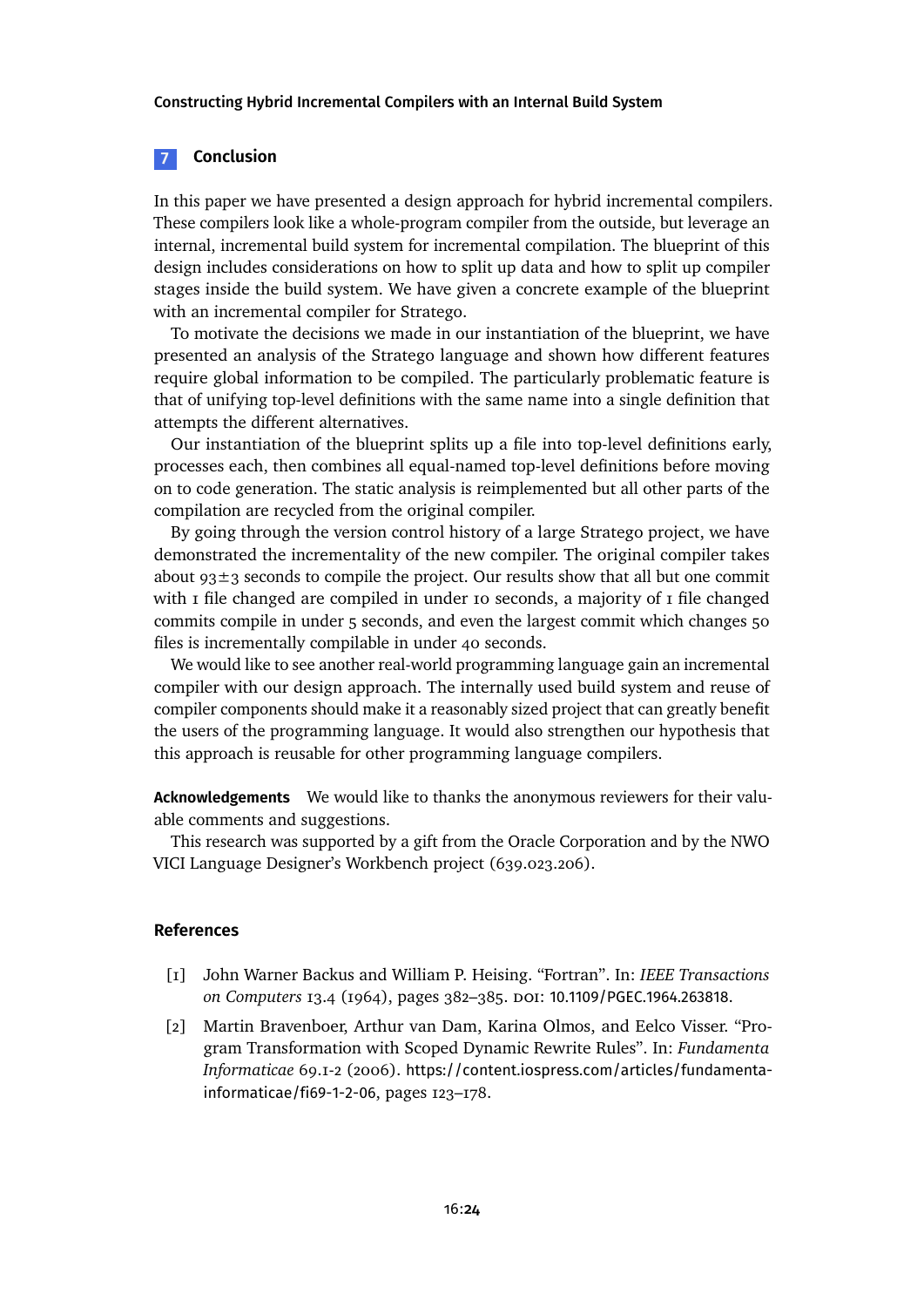- <span id="page-24-1"></span>[3] Martin Bravenboer, Karl Trygve Kalleberg, Rob Vermaas, and Eelco Visser. "Stratego/XT 0.17. A language and toolset for program transformation". In: *Science of Computer Programming* 72.1-2 (2008), pages 52–70. DOI: [10.1016/j.](https://doi.org/10.1016/j.scico.2007.11.003) [scico.2007.11.003](https://doi.org/10.1016/j.scico.2007.11.003).
- <span id="page-24-7"></span>[4] Torbjörn Ekman and Görel Hedin. "The JastAdd extensible Java compiler". In: *Proceedings of the 22nd Annual ACM SIGPLAN Conference on Object-Oriented Programming, Systems, Languages, and Applications, OOPSLA 2007, October 21-25, 2007, Montreal, Quebec, Canada*. Edited by Richard P. Gabriel, David F. Bacon, Cristina Videira Lopes, and Guy L. Steele Jr. ACM, 2007, pages 1–18. isbn: 978-1-59593-786-5. doi: [10.1145/1297027.1297029](https://doi.org/10.1145/1297027.1297029).
- <span id="page-24-6"></span>[5] Sebastian Erdweg, Paolo G. Giarrusso, and Tillmann Rendel. "Language composition untangled". In: *International Workshop on Language Descriptions, Tools, and Applications, LDTA '12, Tallinn, Estonia, March 31 - April 1, 2012*. Edited by Anthony Sloane and Suzana Andova. ACM, 2012, page 7. isbn: 978-1-4503-1536-4. doi: [10.1145/2427048.2427055](https://doi.org/10.1145/2427048.2427055).
- <span id="page-24-5"></span>[6] Sebastian Erdweg, Moritz Lichter, and Manuel Weiel. "A sound and optimal incremental build system with dynamic dependencies". In: *Proceedings of the 2015 ACM SIGPLAN International Conference on Object-Oriented Programming, Systems, Languages, and Applications, OOPSLA 2015, part of SPLASH 2015, Pittsburgh, PA, USA, October 25-30, 2015*. Edited by Jonathan Aldrich and Patrick Eugster. ACM, 2015, pages 89–106. isbn: 978-1-4503-3689-5. doi: [10. 1145 /](https://doi.org/10.1145/2814270.2814316) [2814270.2814316](https://doi.org/10.1145/2814270.2814316).
- <span id="page-24-0"></span>[7] Charles M. Geschke, James H. Morris Jr., and Edwin H. Satterthwaite. "Early Experience with Mesa". In: *Communications of the ACM* 20.8 (Aug. 1977), pages 540–553. doi: [10.1145/359763.359771](https://doi.org/10.1145/359763.359771).
- <span id="page-24-2"></span>[8] Danny M. Groenewegen, Zef Hemel, Lennart C. L. Kats, and Eelco Visser. "WebDSL: a domain-specific language for dynamic web applications". In: *Companion to the 23rd Annual ACM SIGPLAN Conference on Object-Oriented Programming, Systems, Languages, and Applications, OOPSLA 2008, October 19-13, 2007, Nashville, TN, USA*. Edited by Gail E. Harris. ACM, 2008, pages 779–780. isbn: 978-1-60558-220-7. doi: [10.1145/1449814.1449858](https://doi.org/10.1145/1449814.1449858).
- <span id="page-24-4"></span>[9] Danny M. Groenewegen and Eelco Visser. "Declarative Access Control for WebDSL: Combining Language Integration and Separation of Concerns". In: *Proceedings of the Eighth International Conference on Web Engineering, ICWE 2008, 14-18 July 2008, Yorktown Heights, New York, USA*. Edited by Daniel Schwabe, Francisco Curbera, and Paul Dantzig. IEEE, 2008, pages 175–188. isbn: 978-0-7695-3261-5. doi: [10.1109/ICWE.2008.15](https://doi.org/10.1109/ICWE.2008.15).
- <span id="page-24-3"></span>[10] Danny M. Groenewegen and Eelco Visser. "Integration of data validation and user interface concerns in a DSL for web applications". In: *Software and Systems Modeling* 12.1 (2013), pages 35–52. doi: [10.1007/s10270-010-0173-9](https://doi.org/10.1007/s10270-010-0173-9).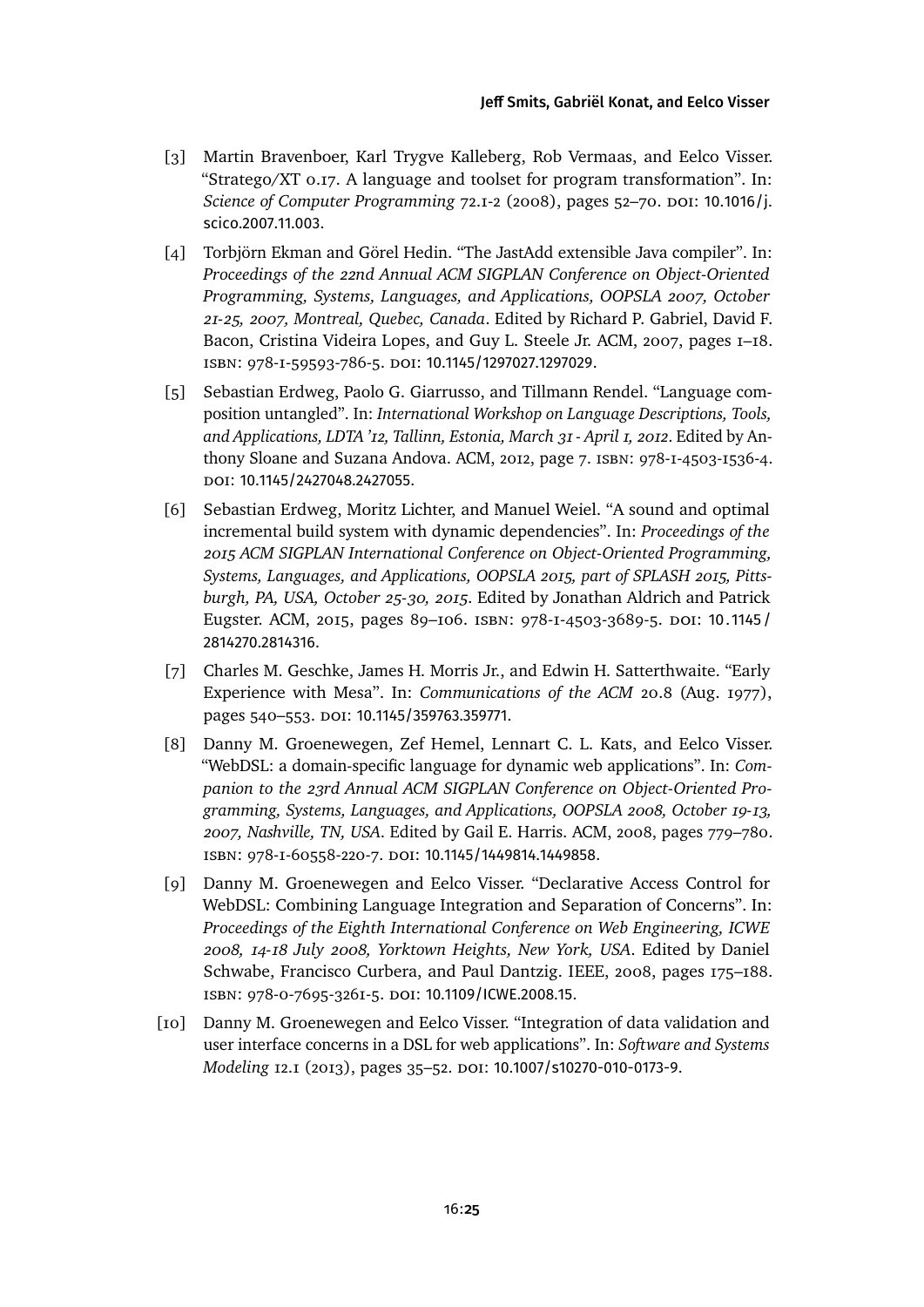- <span id="page-25-8"></span>[11] Ted Kaminski, Lucas Kramer, Travis Carlson, and Eric Van Wyk. "Reliable and automatic composition of language extensions to C: the ableC extensible language framework". In: *Proceedings of the ACM on Programming Languages* 1.OOPSLA (2017). doi: [10.1145/3138224](https://doi.org/10.1145/3138224).
- <span id="page-25-4"></span>[12] Richard B. Kieburtz, W. Barabash, and C. R. Hill. "A Type-Checking Program Linkage System for Pascal". In: *Proceedings of the 3rd International Conference on Software Engineering, Atlanta, Georgia, USA, May 10-12, 1978*. Edited by Maurice V. Wilkes, Laszlo A. Belady, Y. H. Su, Harry Hayman, and Philip H. Enslow Jr. IEEE Computer Society, 1978, pages 23–28.
- <span id="page-25-7"></span>[13] Oleg Kiselyov. "Typed Tagless Final Interpreters". In: *Generic and Indexed Programming - International Spring School, SSGIP 2010, Oxford, UK, March 22-26, 2010, Revised Lectures*. Edited by Jeremy Gibbons. Volume 7470. Lecture Notes in Computer Science. Springer, 2010, pages 130–174. isbn: 978-3-642-32201-3. doi: [10.1007/978-3-642-32202-0\\_3](https://doi.org/10.1007/978-3-642-32202-0_3).
- <span id="page-25-2"></span>[14] Gabriël Konat, Sebastian Erdweg, and Eelco Visser. "Scalable incremental building with dynamic task dependencies". In: *Proceedings of the 33rd ACM/IEEE International Conference on Automated Software Engineering, ASE 2018, Montpellier, France, September 3-7, 2018*. Edited by Marianne Huchard, Christian Kästner, and Gordon Fraser. ACM, 2018, pages 76-86. DOI: [10.1145/3238147.3238196](https://doi.org/10.1145/3238147.3238196).
- <span id="page-25-3"></span>[15] Gabriël Konat, Michael J. Steindorfer, Sebastian Erdweg, and Eelco Visser. "PIE: A Domain-Specific Language for Interactive Software Development Pipelines". In: *The Art, Science, and Engineering of Programming* 2.3 (Mar. 29, 2018), 9:1– 9:31. ISSN: 2473-7321. DOI: [10.22152/programming-journal.org/2018/2/9](https://doi.org/10.22152/programming-journal.org/2018/2/9). arXiv: [1803.10197v2 \[cs.PL\]](https://arxiv.org/abs/1803.10197v2).
- <span id="page-25-5"></span>[16] Andrey Mokhov, Neil Mitchell, and Simon L. Peyton Jones. "Build systems à la carte". In: *Proceedings of the ACM on Programming Languages* 2.ICFP (July 2018). doi: [10.1145/3236774](https://doi.org/10.1145/3236774).
- <span id="page-25-0"></span>[17] Steven P. Reiss. "An approach to incremental compilation". In: *Proceedings of the 1984 SIGPLAN Symposium on Compiler Construction, Montreal, Canada, June 17-22, 1984*. ACM, 1984, pages 144–156. doi: [10.1145/502874.502889](https://doi.org/10.1145/502874.502889).
- <span id="page-25-1"></span>[18] James L. Ryan, Richard L. Crandall, and Marion C. Medwedeff. "A conversational system for incremental compilation and execution in a time-sharing environment". In: *American Federation of Information Processing Societies: Proceedings of the AFIPS '66 Fall Joint Computer Conference, November 7-10, 1966, San Francisco, California, USA*. Volume 29. AFIPS Conference Proceedings. AFIPS / ACM / Spartan Books, Washington D.C., 1966, pages 1–21. doi: [10.1145/](https://doi.org/10.1145/1464291.1464293) [1464291.1464293](https://doi.org/10.1145/1464291.1464293).
- <span id="page-25-6"></span>[19] Emma Söderberg and Görel Hedin. *Incremental Evaluation of Reference Attribute Grammars using Dynamic Dependency Tracking*. Technical report 98. Department of Computer Science, Lund University, 2012.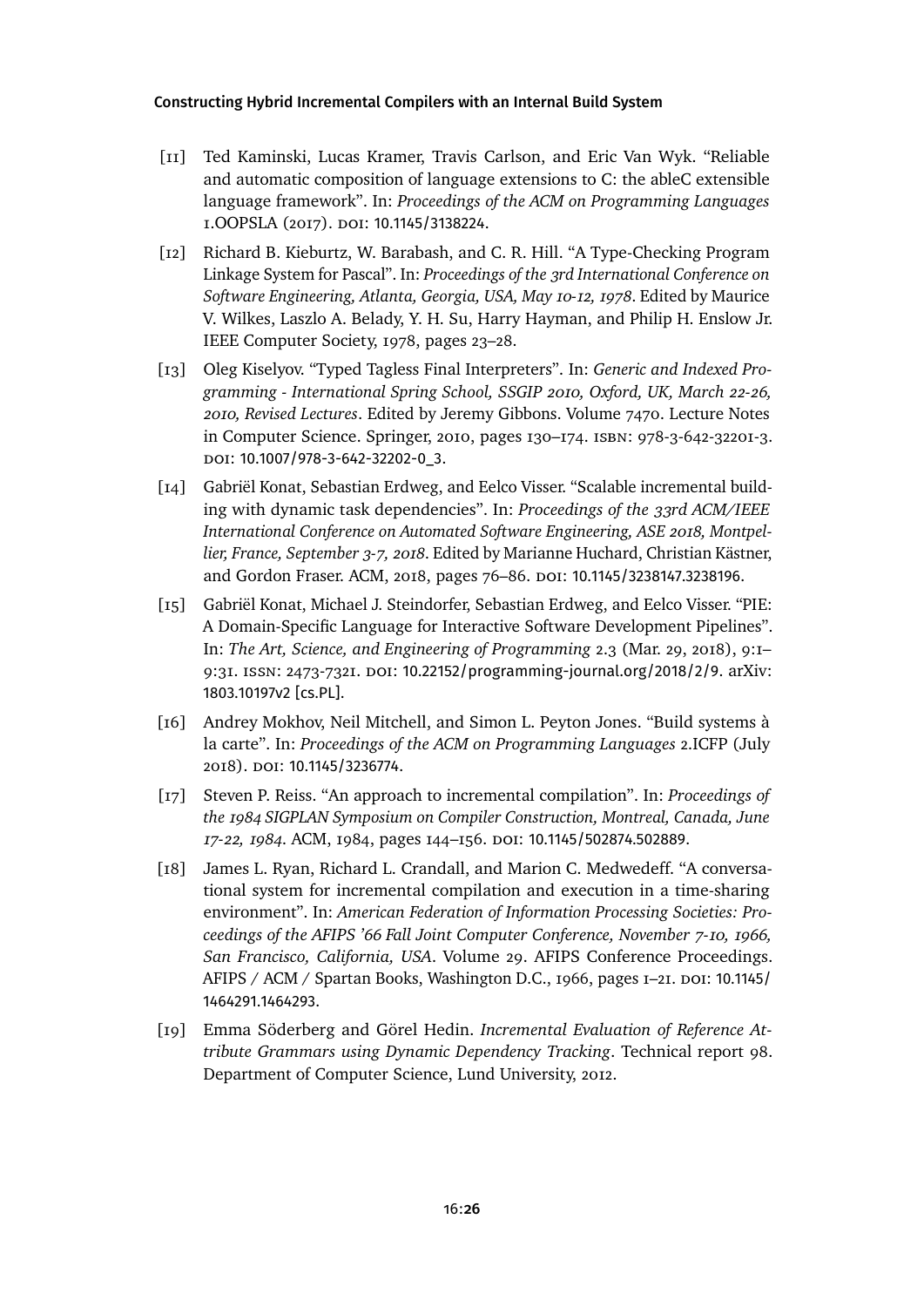- <span id="page-26-7"></span>[20] Mads Torgersen. "The Expression Problem Revisited". In: *ECOOP 2004 - Object-Oriented Programming, 18th European Conference, Oslo, Norway, June 14-18, 2004, Proceedings*. Edited by Martin Odersky. Volume 3086. Lecture Notes in Computer Science. Springer, 2004, pages 123-143. ISBN: 3-540-22159-X. DOI: [10.1007/978-3-540-24851-4\\_6](https://doi.org/10.1007/978-3-540-24851-4_6).
- <span id="page-26-9"></span>[21] Eric Van Wyk, Derek Bodin, Jimin Gao, and Lijesh Krishnan. "Silver: An extensible attribute grammar system". In: *Science of Computer Programming* 75.1-2 (2010), pages 39-54. DOI: [10.1016/j.scico.2009.07.004](https://doi.org/10.1016/j.scico.2009.07.004).
- <span id="page-26-10"></span>[22] Erik Van Wyk. personal communication. June 17, 2019.
- <span id="page-26-2"></span>[23] Eelco Visser. "Strategic Pattern Matching". In: *Rewriting Techniques and Applications, 10th International Conference, RTA-99, Trento, Italy, July 2-4, 1999, Proceedings*. Edited by Paliath Narendran and Michaël Rusinowitch. Volume 1631. Lecture Notes in Computer Science. Springer, 1999, pages 30–44. isbn: 3-540- 66201-4. doi: [10.1007/3-540-48685-2\\_3](https://doi.org/10.1007/3-540-48685-2_3).
- <span id="page-26-1"></span>[24] Eelco Visser. "Transformations for Abstractions". In: *5th IEEE International Workshop on Source Code Analysis and Manipulation (SCAM 2005), 30 September - 1 October 2005, Budapest, Hungary*. IEEE Computer Society, Oct. 2005. isbn: 0-7695-2292-0. doi: [10.1109/SCAM.2005.26](https://doi.org/10.1109/SCAM.2005.26).
- <span id="page-26-3"></span>[25] Eelco Visser. "WebDSL: A Case Study in Domain-Specific Language Engineering". In: *Generative and Transformational Techniques in Software Engineering II, International Summer School, GTTSE 2007*. Edited by Ralf Lämmel, Joost Visser, and João Saraiva. Volume 5235. Lecture Notes in Computer Science. Braga, Portugal: Springer, 2007, pages 291–373. isbn: 978-3-540-88642-6. doi: [10.1007/978-3-540-88643-3\\_7](https://doi.org/10.1007/978-3-540-88643-3_7).
- <span id="page-26-0"></span>[26] Philip Wadler. "The expression problem". In: *Java-genericity mailing list* (Nov. 1998). <https://homepages.inf.ed.ac.uk/wadler/papers/expression/expression.txt>. (Visited on 2006-11-03).
- <span id="page-26-8"></span>[27] Yanlin Wang and Bruno C. D. S. Oliveira. "The expression problem, trivially!" In: *Proceedings of the 15th International Conference on Modularity, MODULARITY 2016, Málaga, Spain, March 14 - 18, 2016*. Edited by Lidia Fuentes, Don S. Batory, and Krzysztof Czarnecki. ACM, 2016, pages 37–41. isbn: 978-1-4503-3995-7. doi: [10.1145/2889443.2889448](https://doi.org/10.1145/2889443.2889448).
- <span id="page-26-4"></span>[28] Niklaus Wirth. "Modula-2 and Oberon". In: *Proceedings of the Third ACM SIG-PLAN History of Programming Languages Conference (HOPL-III), San Diego, California, USA, 9-10 June 2007*. Edited by Barbara G. Ryder and Brent Hailpern. ACM, 2007, pages 1–10. doi: [10.1145/1238844.1238847](https://doi.org/10.1145/1238844.1238847).
- <span id="page-26-5"></span>[29] Michael Woerister. *Incremental Compilation*. Sept. 8, 2016. url: [https://blog.](https://blog.rust-lang.org/2016/09/08/incremental.html) [rust-lang.org/2016/09/08/incremental.html](https://blog.rust-lang.org/2016/09/08/incremental.html) (visited on 2019-12-12).
- <span id="page-26-6"></span>[30] Michael Woerister. *Tracking Issue for making incremental compilation the default for Release Builds. Jan. 29, 2019. URL: [https://github.com/rust-lang/rust/issues/](https://github.com/rust-lang/rust/issues/57968)* [57968](https://github.com/rust-lang/rust/issues/57968) (visited on 2019-12-12).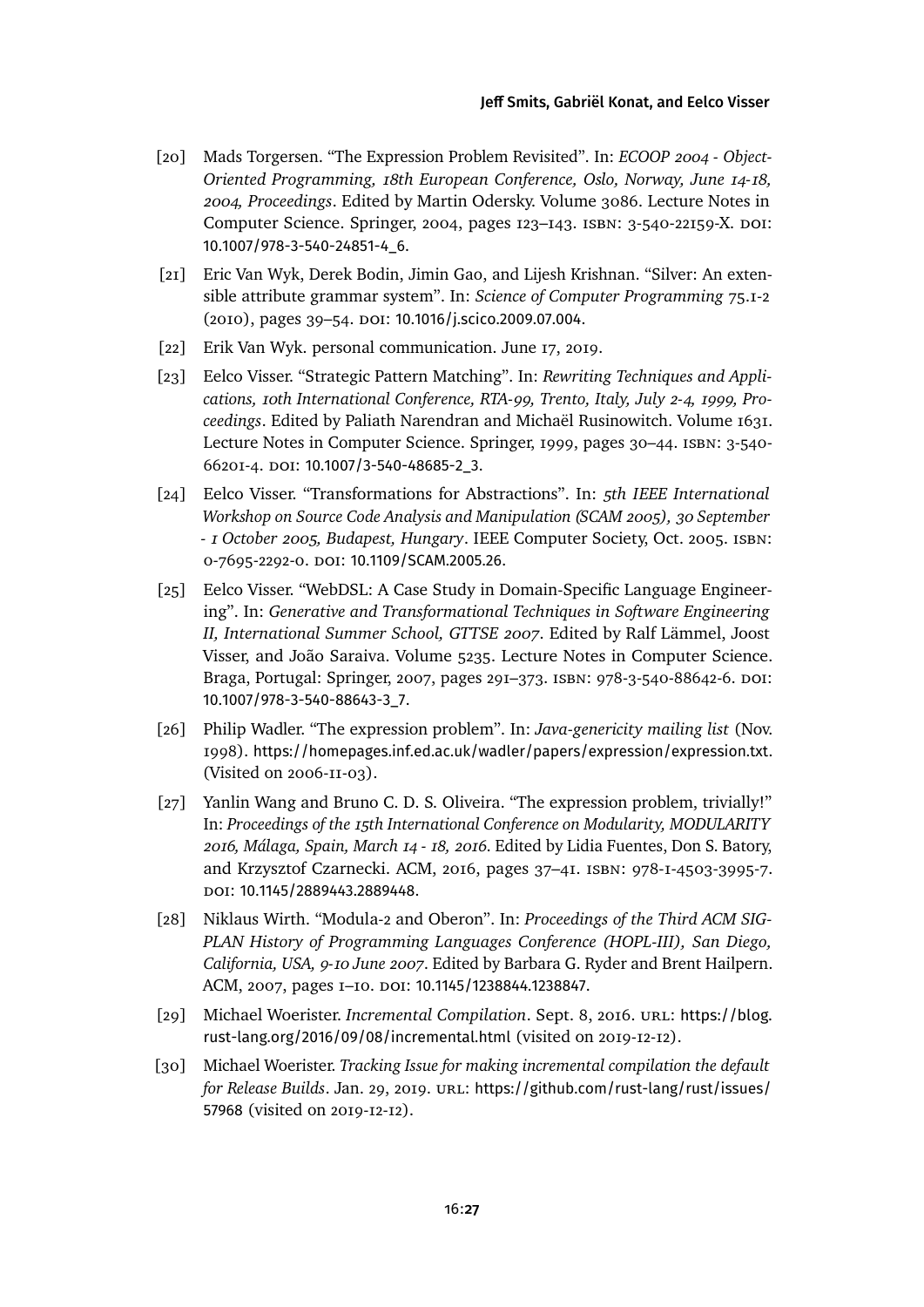<span id="page-27-0"></span>[31] Matthias Zenger and Martin Odersky. "Independently extensible solutions to the expression problem". In: *Proceedings of the Twelth International Workshop on Foundations of Object-Oriented Languages (FOOL 12)*. 2005.